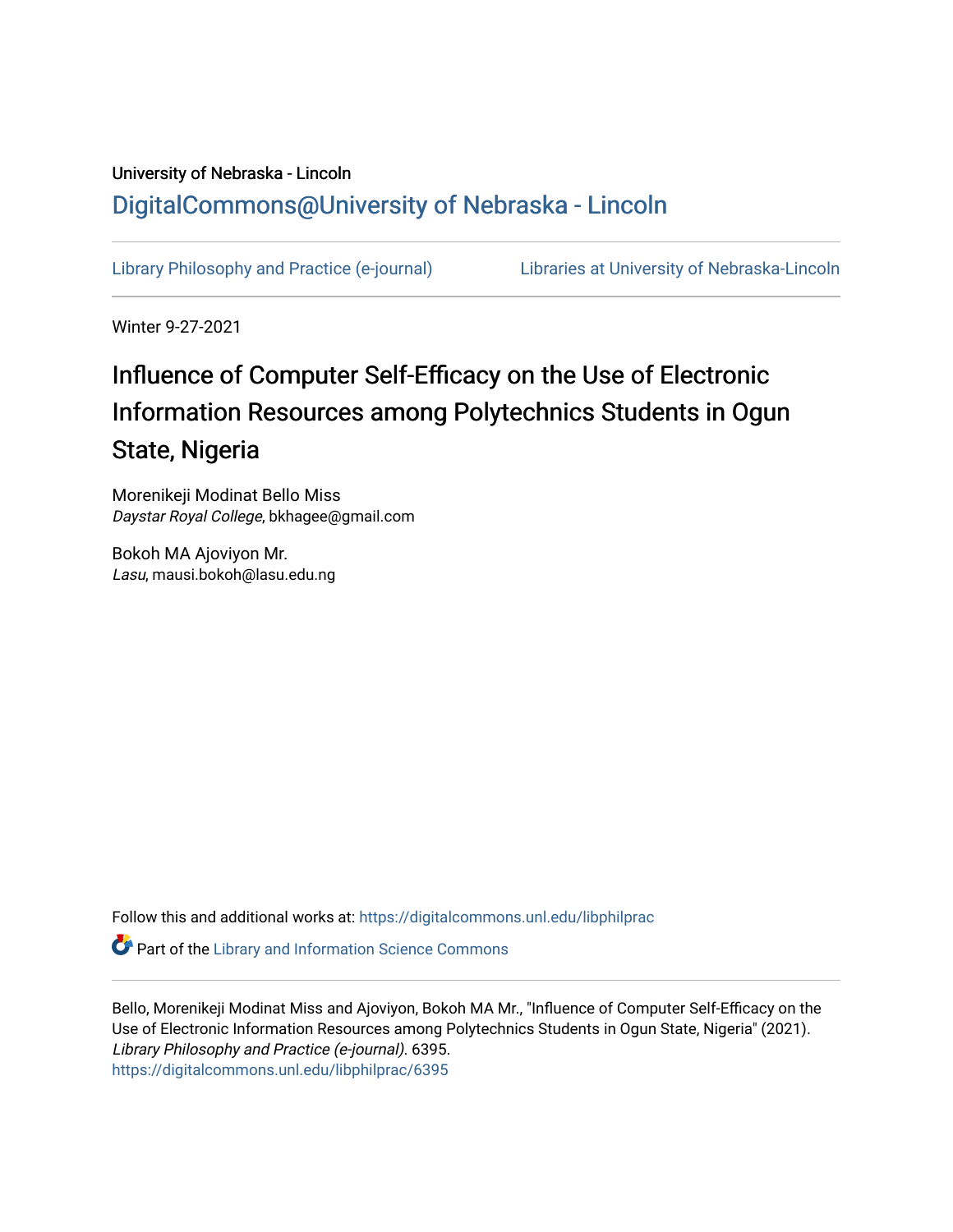Influence of Computer Self-Efficacy on the Use of Electronic Information Resources among

Polytechnics Students in Ogun State, Nigeria

Morenikeji Modinat Bello Daystar Royal College, Doyin Medina Estate Agbara

Mausi Ajoviyon Bokoh

Fatiu Ademola Akesode Library, Lagos State University, Ojo, Nigeria

## *Abstract*

*Electronic information resource planning makes it conceivable for users to access new tools and applications for information seeking and retrieval. Electronic information resources have become helpful research tools that enhanced the print collection in the analogue library setting. Computer self-efficacy is an important component to consider in terms of the use of e-resources that are computer-based. A survey research design was adopted for the study. A multi-stage sampling procedure was used to select 370 respondents for the study. Data were collected with the use of a structured questionnaire on the Influence of Computer Self-Efficacy on the Use of Electronic Information Resources among Polytechnics Students in Ogun State, Nigeria. Frequency counts, percentages, mean, standard deviation, were used to analyse the data. The result shows that the Internet (* $\bar{x}$  = 1.94) YouTube ( $\bar{x}$  = 1.74), Search engines ( $\bar{x}$  = 1.72), and E*mail* ( $\bar{x}$  = 1.70) were the major electronic information resource available. The results reveal that *screen menu* ( $\bar{x}$  =3.12), data file ( $\bar{x}$  =3.10), and having the confidence to enter and save data file  $(\bar{x} = 3.09)$  were the items indicated by the respondents as their computer self-efficacy. The result *shows that the surveyed students' usage of electronic information resources is constrained by*  "Inadequate computer facilities to access information" ( $\bar{x}$ =3.23), "Information overload" ( $\bar{x}$ )  $=$  3.02), "Poor internet access" ( $\bar{x}$  = 2.87) and "Lack of assistance from library personnel" ( $\bar{x}$ *=2.72). The study concluded that students will utilize the electronic information resources if they have the necessary computer self-efficacy. The study recommended the management of polytechnic should ensure that electronic information resources are available.*

**Keywords:** Computer Self-Efficacy, Electronic Information Resources, Polytechnics Students,

Ogun State, Nigeria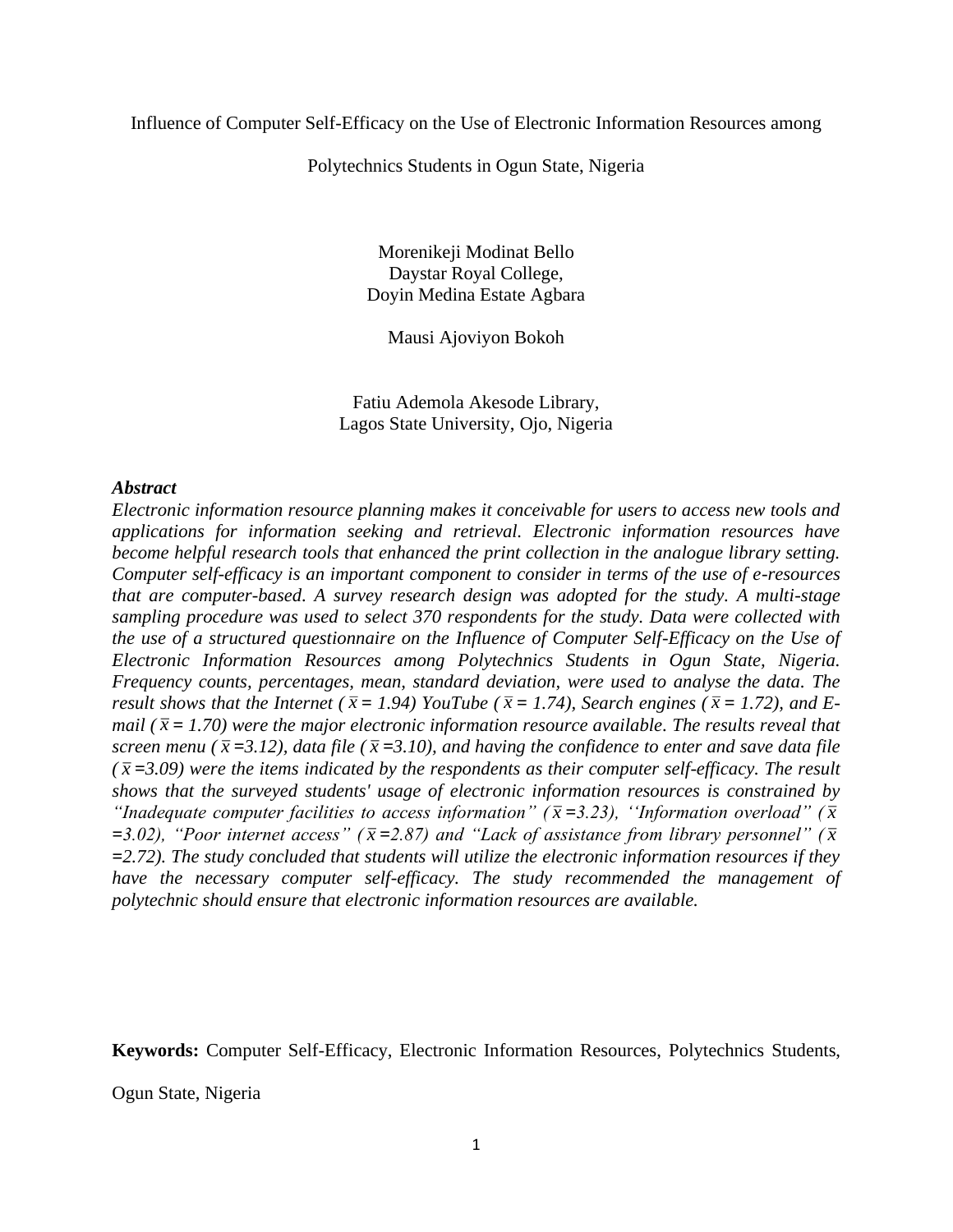## **Introduction**

Electronic information resources are products of the recent development in information technology and are available in different formats such as e-books, digital libraries, online journal magazines, e-learning tutors and online tests and are effectively presented with multimedia tools. These e-resources have become the sources of information to the global community of scholars. Electronic information resources have become indispensable in the academic environment. They serve as a motivating factor to students as they provide the opportunity to transmit, acquire or download processes and disseminate information on any subject of interest. An electronic resource has a larger capacity for the collection of information in either full text or storage in databases. Others include image collections, multimedia in the form of Compact disk, tape, internet, OPAC, web technology, e-journals, e-discussions, e-news, e-past question papers, online reference work, electronic magazine, search engine, data archives, e-mail online chatting, etc.

Electronic information resource planning makes it conceivable for users to access new tools and applications for information seeking and retrieval. Electronic information resources have become helpful research tools that enhanced the print collection in the analogue library setting. These resources serve as veritable sources of information that students could tap into to aid their class assignments, write research and term papers, search for information on their subject areas and discuss with their course mates and experts across the border.

Computer self-efficacy is an important component to consider in terms of the use of e-resources that are computer-based. Having computer self-efficacy will determine how best to source information in an environment. Self-efficacy is the self-assured that one can conpetently perform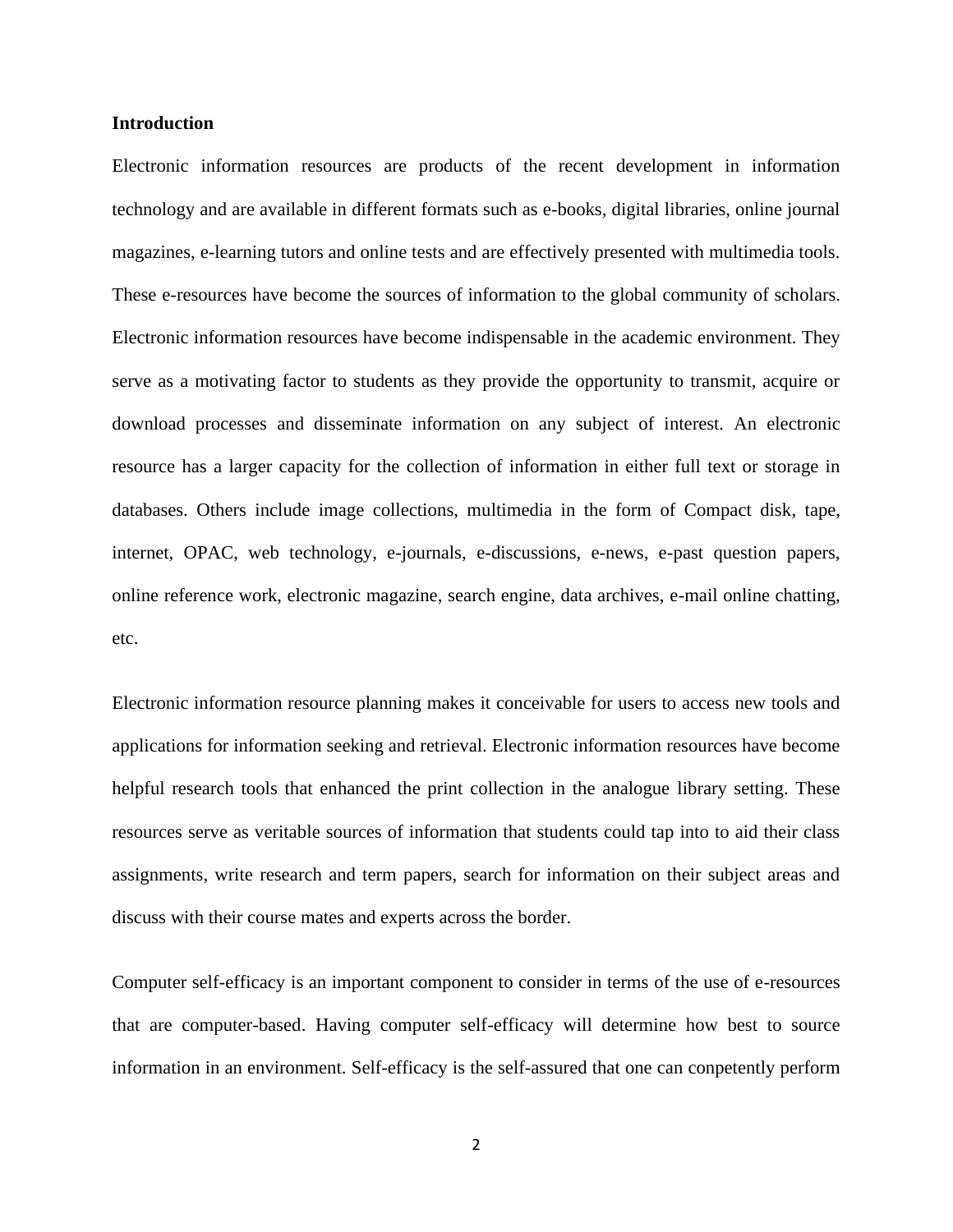a task. Self-efficacy can be termed as an inherent belief that motivates a person to accomplish a given task based on positive self-assessment. The term self-efficacy assists in reason why individuals decide to target on particular activities and the degree of effort they exert on such activities.

However, self-efficacy is the belief that an individual has the confidence and the ability to perform the courses of actions needed to respond to a given situation in which he has received training. Self-efficacy is an important construct for students, particularly at the undergraduate level. Self-assured people however highly believed their capabilities following similar successes. In other words, people with low self-efficacy, even when they can accomplish a task, see it as "laborious effort" or struggle, rather than attributing it to their ability which makes the responsibility unpleasant, hence, a readiness to stay away from performing such duties. On the other hand, those with high self-efficacy, attribute successes to their ability, thereby making them confident and willing to pursue similar exercises.

However, an individual's self-efficacy and results intension are initiate to be emphatically affect by the encouragement of others in their team, as well as others' use of computers. Thus, selfefficacy means a crucial individual peculiarity, which controlled organisational influences on an individual's decision to use computers. Computer self-efficacy apply an important influence on individual's possibility of the outcomes of using computers, their passionate reactions to computers as well as their certain computer use.

In the use of computers, individual character can also exhibit a level of self-efficacy. Those with low self-confidence or self-efficacy may likely cautious from the use of computers. In the use of computers, it is noted by this study that students who can identify, have confidence in the ability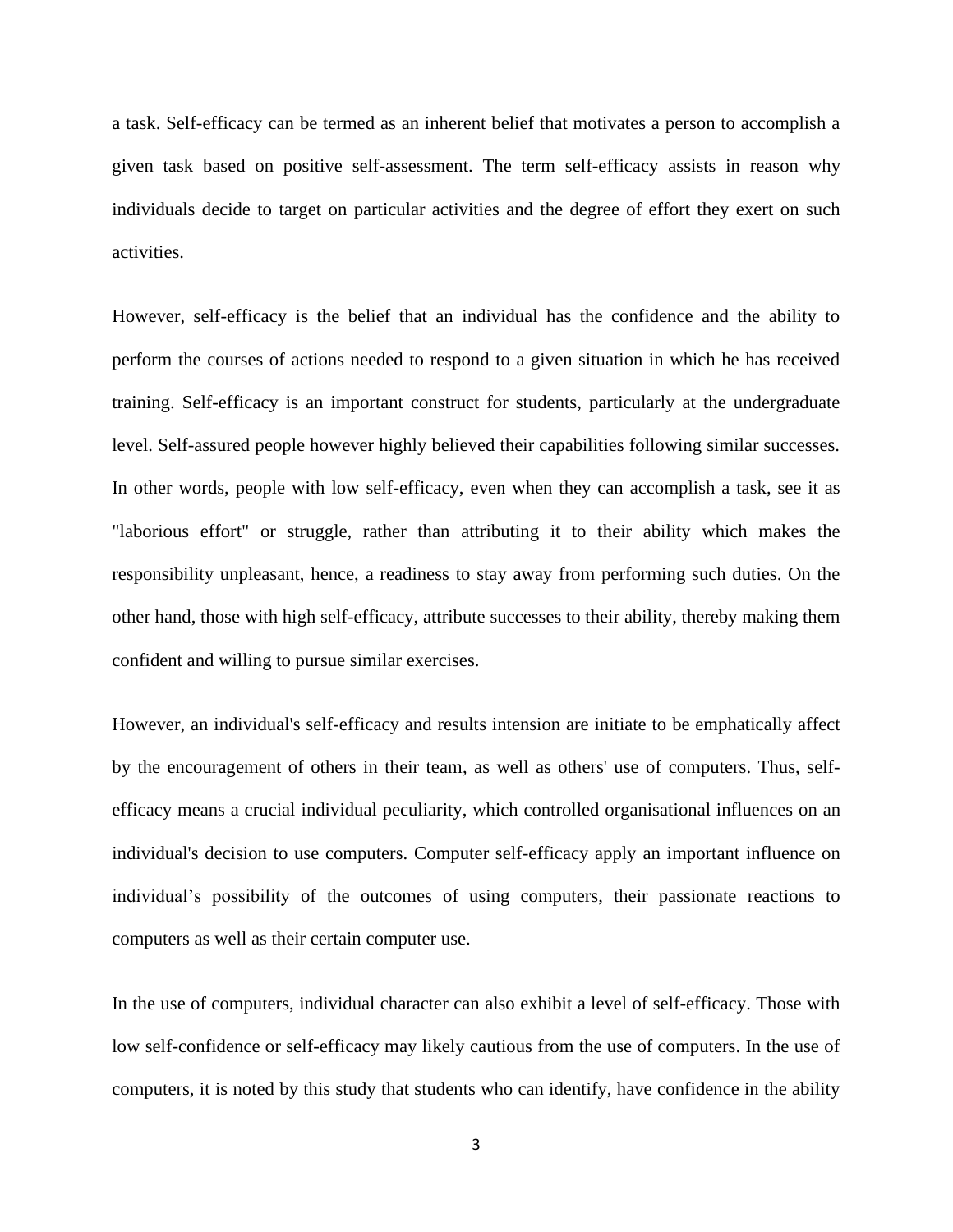to; organise data using a computer, organise and maintaine files, use software packages, define fundamental computer functions. Wierzbicki (2018) cited Bandura's theory (1994) introduces the idea that the concept of efficacy is influenced by four factors: mastery experience; provide students with the most pure of whether one can gather what it takes to succeed, vicarious experience; students must often appraise their capabilities about the attainments of others, verbal persuasion; students are more motivated to avoid potential losses in the present than to secure potential future gains and somatic and emotional state; to enhance the physical status, reduce stress levels and negative emotional leaning and correct misinterpretations of bodily states.

More so, when they do, they may likely see it as a formidable exercise, considering that, even when computer skills are not perfect, the individual with high self-efficacy may be pushed to keep operating the computer, believing that he or she is capable of using it, thereby, enhancing personal skills through practice. With this belief also comes the motivation to utilise the computer. Students with high computer self-efficacy are more likely to explore new technologies, software or databases than others. In the use of electronic resources, it can, therefore, be assumed that students with high computer self-efficacy would be more likely to take advantage of electronic information resources when compared to students with low computer self-efficacy, as the latter may lack the confidence or shy away from using computerbased resources.

The barrier encounter in the use of library resources, especially its electronic information resources is the lack of computer competency which affects most of the users' self-efficacy in searching the relevant resources for their study. The ability and competency of students in the use of Information and Communication Technology (ICT) in the library and to a larger extent,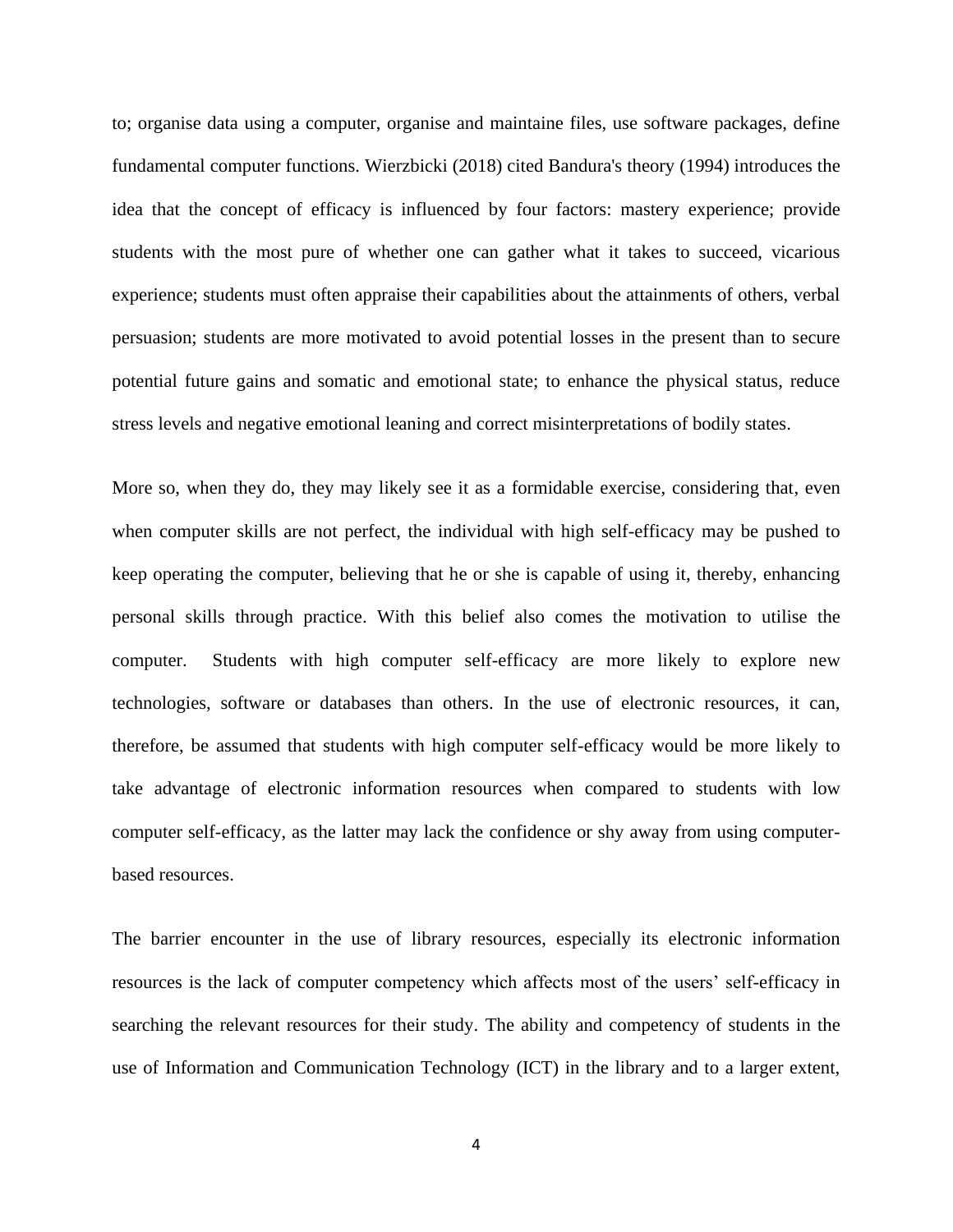developing computer self-efficacy is quite germane to effectively utilising the library electronic resources. (Sadiku and Kpakiko 2017)

More so, computer self-efficacy is an important indicator of performance that serve, independent of the level of skills possessed. It also involves a generative capability in which an individual must organize cognitive, social and behavioural sub-skills into integrated courses of action. In addition, students with a high level of computer self-efficacy use electronic reference sources more. Another variable aside from computer self-efficacy that could influence the use of electronic reference services by the undergraduates is their study behaviour (Claggett and Goodhue 2011).

## **Statement of the problem**

Presently, the institutional system is advancing as new technologies are introduced in teaching, learning and research activities. Electronic information resources are of great importance to the academic and research needs of undergraduates since they are available in various formats in libraries. However, it was noticed that electronic resources are grossly underutilised by polytechnic students despite the huge investment made by the institution libraries to ensure their provision. Also, the uses of electronic information resources are not up to the worth of acquiring these resources. It was observed that under-utilisation of electronic information resources attributed to a low level of computer self-efficacy.

## **Objective of the study**

1. Identify the types of electronic information resources that are available to the polytechnic students in Ogun State;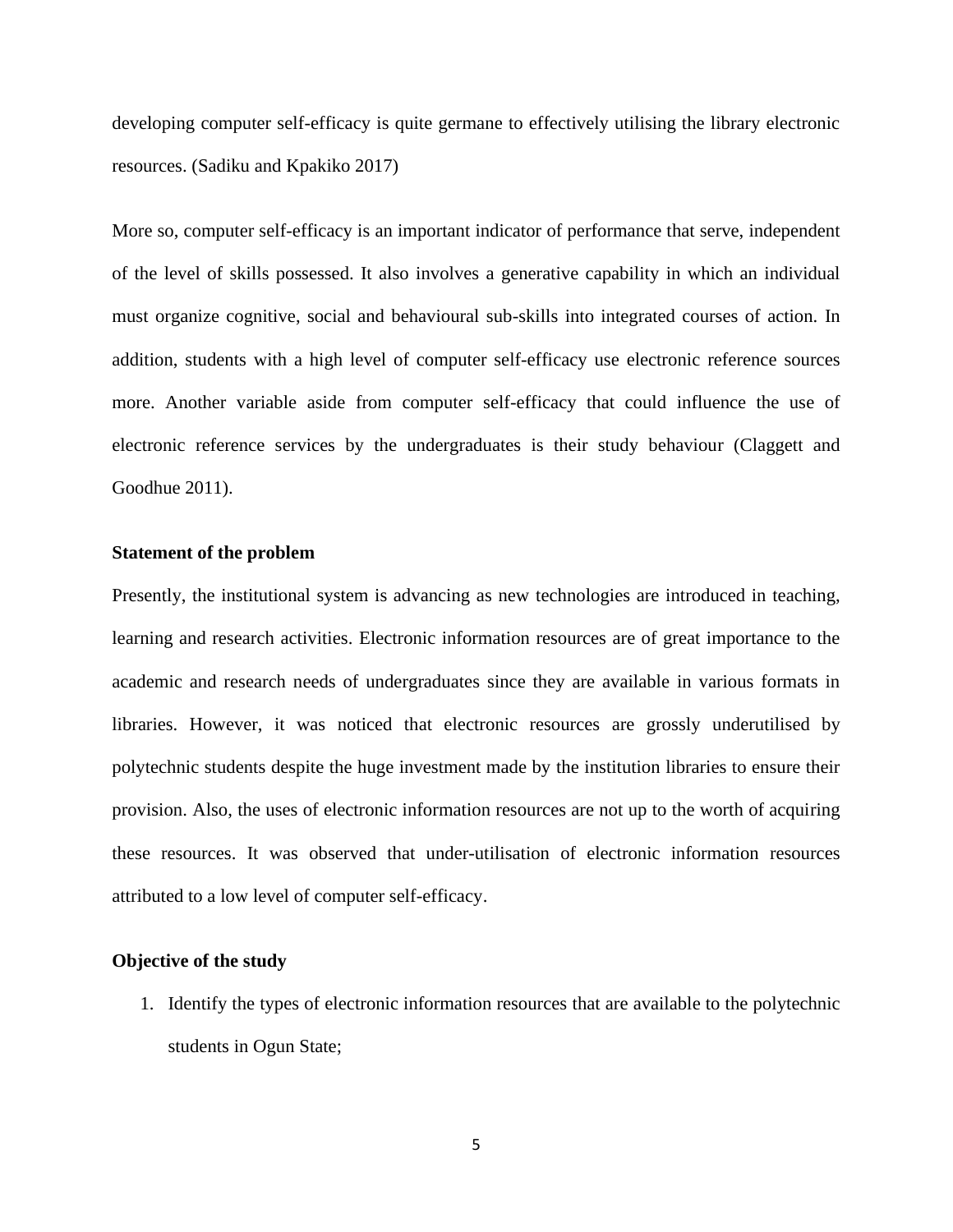- 2. Determine the influence of computer self-efficacy on the use of electronic information resources among polytechnics students in Ogun State;
- 3. Identify the challenges encounters in the use of library electronic information resources among polytechnics Students in Ogun State;

## **Literature review**

The advent of information communication technology has caused a lot of changes in human activities, the educational inclusive. This change brought about the application of computers in the learning process as a medium for completing the task. There is no doubt that computers application in learning has been fully embraced in the learning environment the world over. Ukachi (2013) new advances in computer technology, the use of electronic information resources, and the introduction of personal computers, application software, Internet and other eresources in recent years has brought about the development and implementation of new and improved teaching strategies.

Computer application in education has made a dramatic impact in the learning process as they are being used in all subject areas. Although some students are showing marked enthusiasm about using computers, others may not have the courage to use them. Students must become familiar and comfortable with their use. It has been observed by (Odede, 2018) that an individual's self-efficacy, or his perception of his capability or ability, is intimately related to how he learns and behaves. Students' perception of computers in the information age becomes a critical issue to discuss if ultimate benefits should be achieved from the venture.

Ogbuiyi and Oriogu (2014) observed that computer-literate faculties are complacent using electronic information resources and thus gain more from using them. Kilic (2015) computer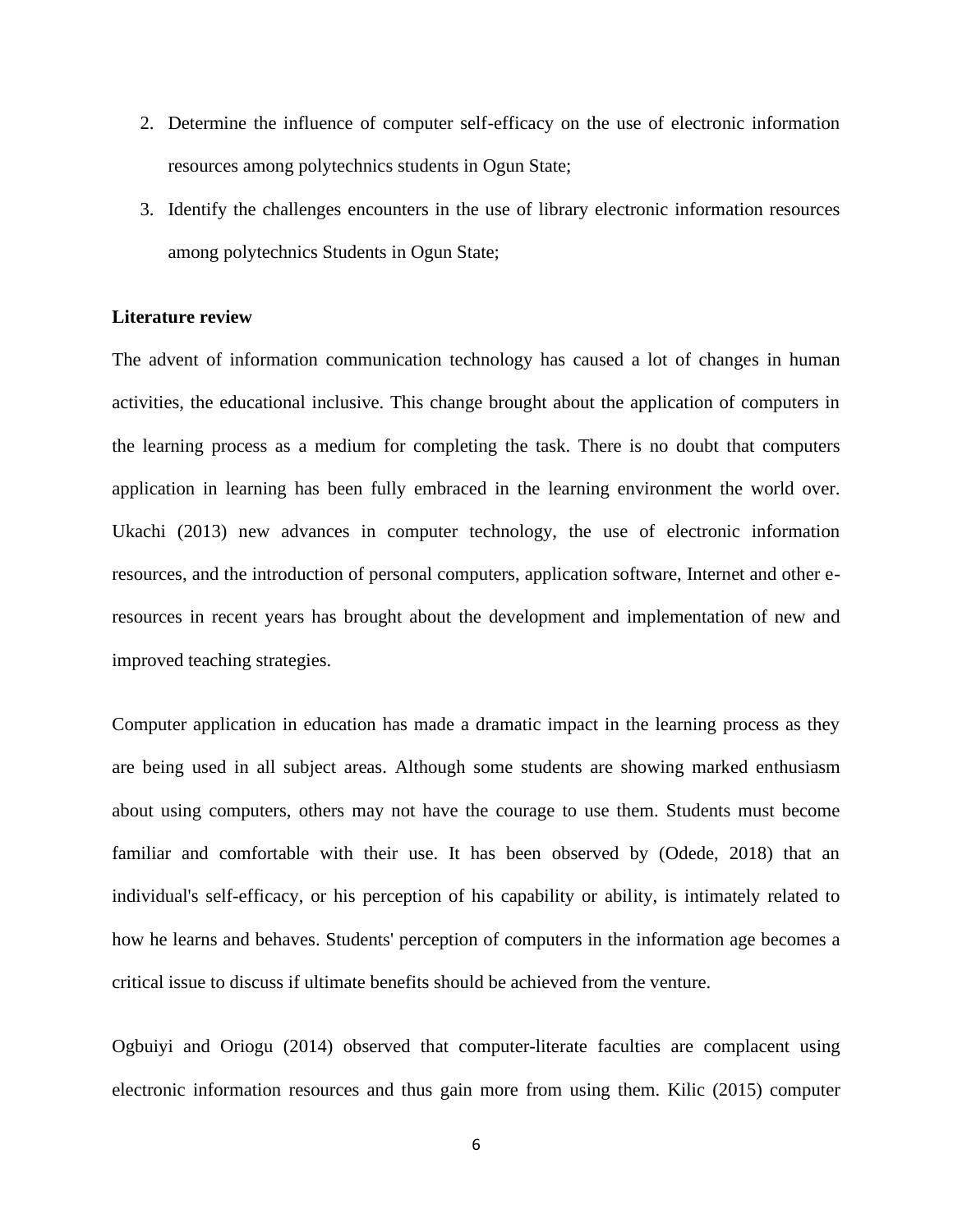self-efficacy is an important factor that influences e-resources utilization in the technological world. Researchers have proposed that a positive attitude towards computers and high computer self-efficacy and lower computer anxiety levels are important factors to help people learn computer skills and use computers in higher education (Akpan, 2018).

Computer skills of students are variables that have been found to correlate with the use of electronic resources. Quadri (2013) postulated that there was a relationship between ICT skills and library use during the freshmen and sophomore years, although these played less of an important role in the junior year. Islam (2011) carried out a study on students variables concerned with the inclusion of digital libraries on e-learning in the faculty of information management at university Tekinologi Mara, Malaysia, and findings revealed that students variables are major factors in understanding and appreciating e-learning.

Quadri (2013) noted that students' variables often yield important clues as to what factors contribute to undergraduates' use of online resources. Aramide, Ladipo, and Adebayo (2015) the factors that are often cited as influencing the use of computers include personal computer skills. While commenting on the difference in capabilities and opportunities to access and use electronic resources by people, Hatakka and Lagsten (2012) claimed that while access to the computer is a prerequisite to use, the capability approach says that individual differences, capabilities, and choice play a role on whether an individual will make use of computer-based resources. The knowledge of the user computer is one of the basic requirements for effective utilization of e-resources.

Computer application in the field of education has made a dramatic impact in the learning process as they are being used in all subject areas. However, this may not have much positive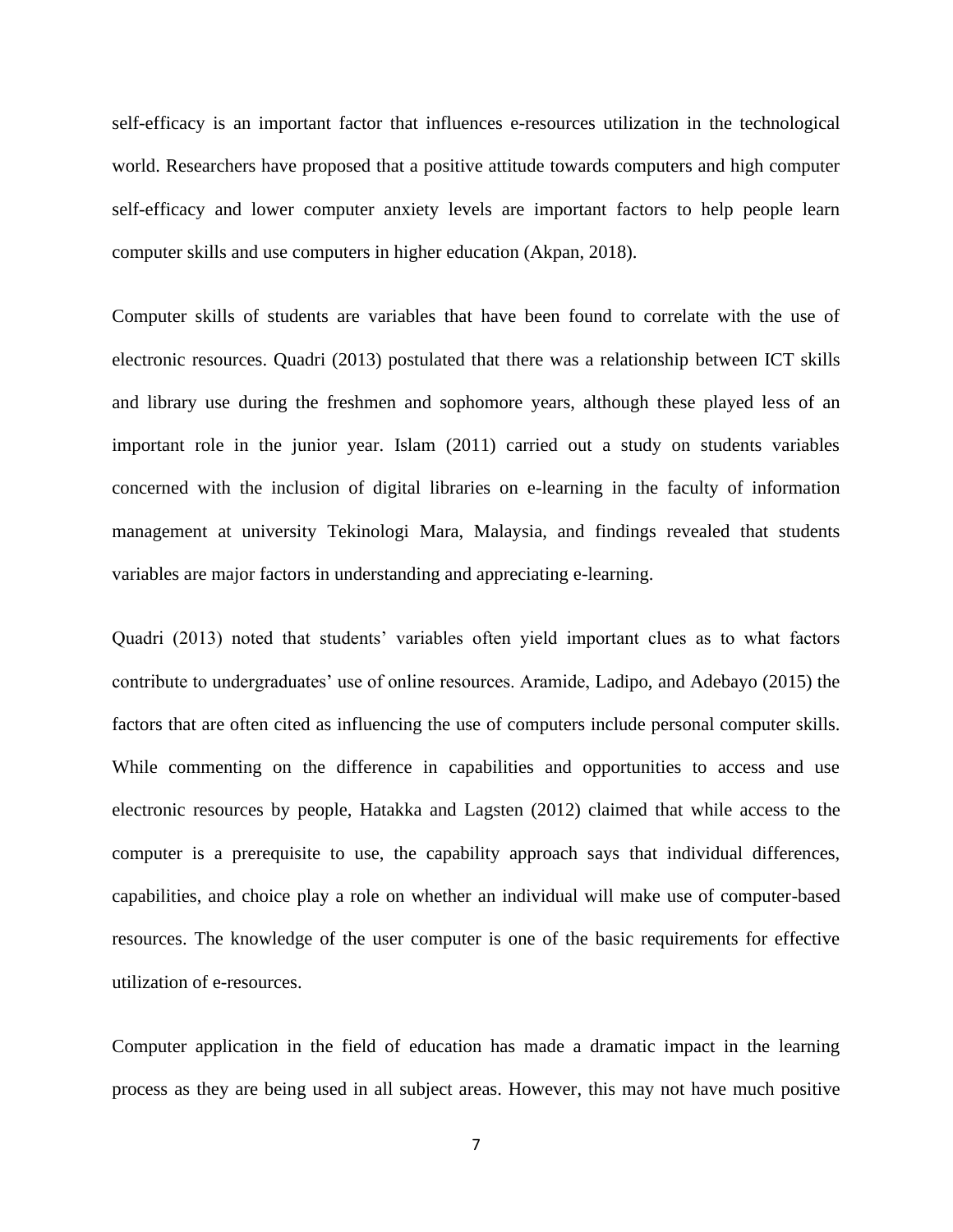impact if it is not accepted by potential users. Although some students have embraced computers, others may not have the courage to use them. The author emphasized that monitoring the user's attitudes toward computers should be a continuous process if the computer is to be used as a teaching and learning tool.

Adeniran (2017) notes that because much of today's information technologies make use of computers, it is important to investigate the relationship between computer use by students and their use of electronic resources in libraries. Students require information to excel in their academic pursuit, there is a need for them to be competent and adapt to the computer application in learning. Computer knowledge and attitude play a crucial role in helping students to be successful in the computer age. Optimistic towards computers and high computer self-efficacy and lower computer anxiety levels could influence the learning of computer skills and computer use. Computer knowledge can be an important asset to assist in retrieving relevant information required by students for their academic pursuits.

Abubakar and Adetimirin (2015) explained further that the availability of ICT tools in most academic libraries in Nigeria could benefit postgraduate students who have the computer knowledge to search for the information they need in the libraries. However, Self-efficacy influences the choice of whether to engage in a task, the effort exerted in performing it, and the persistence demonstrated in accomplishing the task. Ekizoglu and Ozcinar, (2010) noted that distinguish self-efficacy influence the option of activities, efforts are given in an activity, determination, duration and the level of anxiety and confidence when an individual encounters difficulties. Adeniran (2017) self-efficacy is a result or outcome of the belief that an individual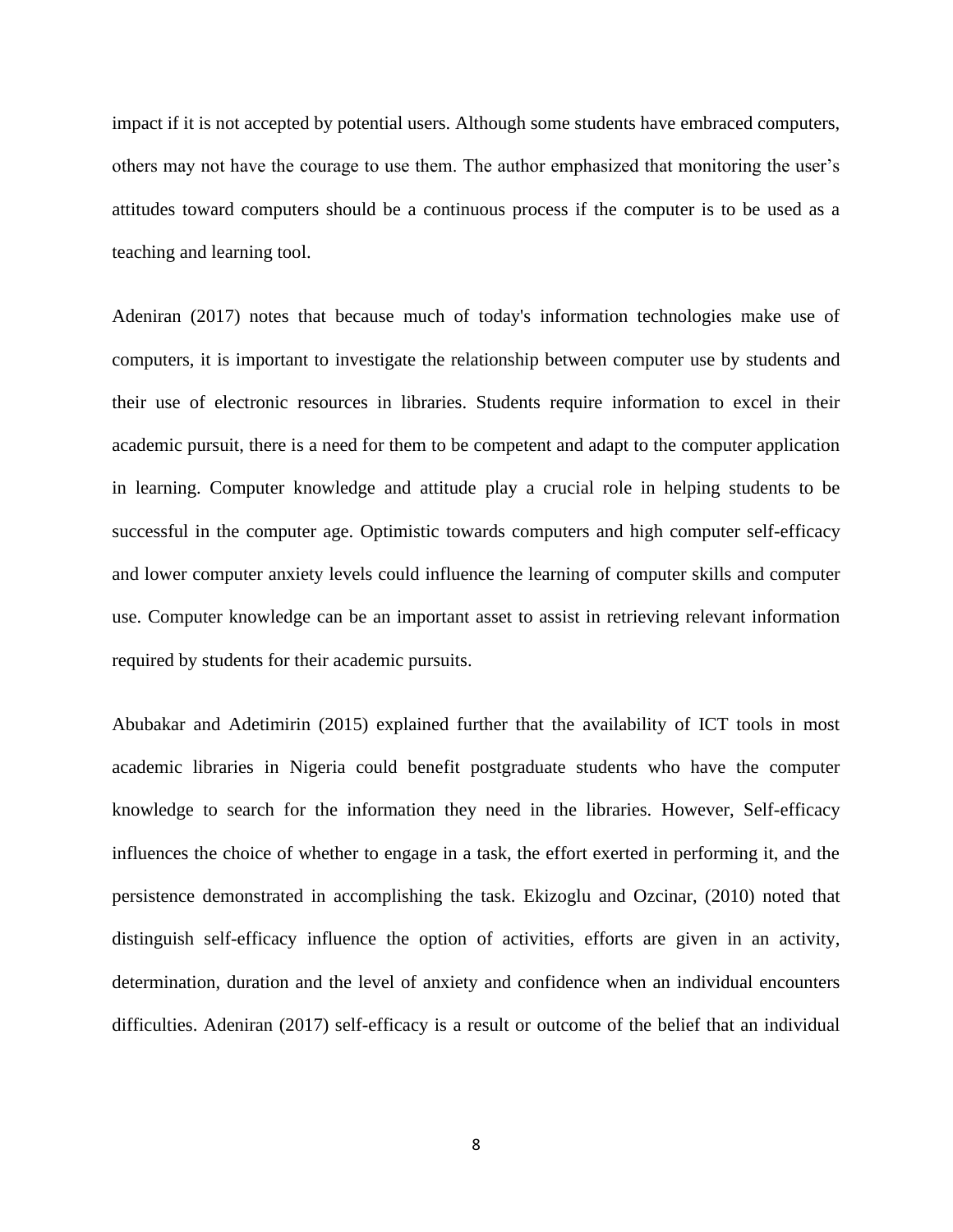has the confidence and the ability to perform the courses of actions in a given situation in which he has received training.

Surej (2013) asserted that self-efficacy is not a measure of one's skills but represents what individuals believe they can do based on their skills. Quite a several studies have been conducted on the influence of self-efficacy on varied performances: Agbatogun and Banjo (2010), found a positive correlation between computer self-efficacy and training performance students with higher computer self-efficacy demonstrating greater enthusiasm towards

However, enrolling in computing courses than those with lower beliefs, in a statement, Adeniran (2017) posited that the way people learn computer skills and use computers in higher education is a function of their attitudes towards computers. Akinbobola and Adeleke (2013) noticed that participants with little confidence in their ability to use computers might perform poorly on computer-based tasks. Adeniran (2017) given that students' confidence about the use of the computer may affect their readiness to learn about computer skills. Students who do not see themselves as being confident in computer skills will have the desire to learn about computers.

Fabunmi and Awoyemi (2017) affirmed that computer self-efficacy has to do with judgments about one's capability to successfully perform a specific task using the computer. Individuals who do not see themselves as having the capability to accomplish a task will likely not engage in such tasks. In a study examined by Sadiku and Kpakiko (2017), on library instruction and college student self-sufficiency in electronic information searching, it was found that people are generally more interested in performing activities in which they have high self-efficacy hence students with high self-efficacy regarding e-library or searching for information for their assignments on the web, will likely take advantage of what is around them.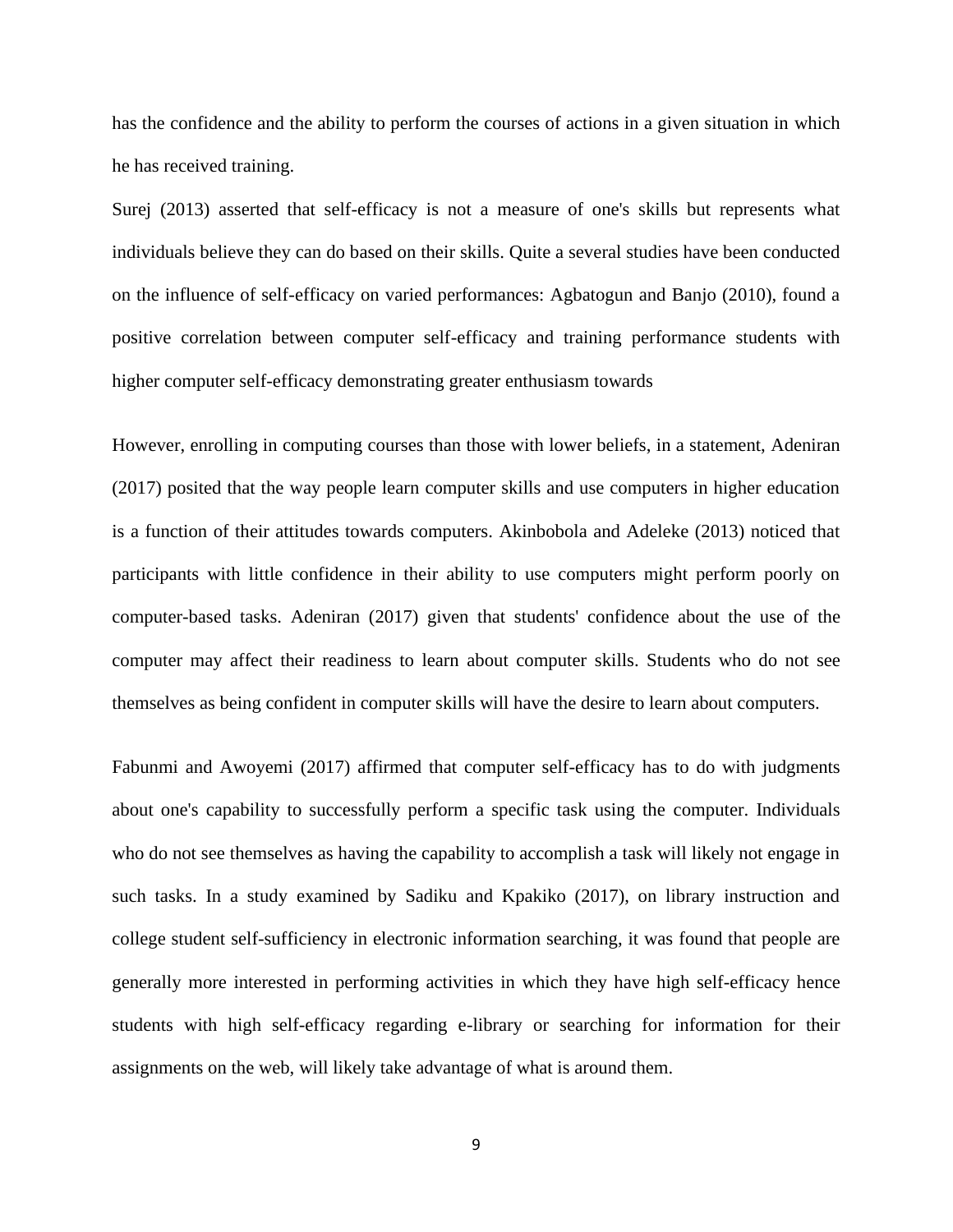Adeniran (2017) saw self-efficacy as the belief that an individual has the confidence and the ability to perform the courses of actions needed to respond to a given situation in which he has received training. Perceived high computer self-efficacy increases the use of a computer and decrease an individual's computer anxiety (Qiang Tu and Wang, 2011). Adeniran (2017) affirmed that computer self-efficacy is a key determinant for acquiring and using computer knowledge and skills; describing it as a term coined from the self-efficacy concept that refers to a person's perceived ability to successfully perform tasks using computers or technology and have a strong intention for use of technology.

Dinther, Dochy and Segers (2011) found that people are generally more interested in performing activities in which they have high self-efficacy. Consequently, students with high self-efficacy regarding e-resources usage will be more likely to take advantage of the available e-resources. They will use the resources if they are familiar with them or feel that using them will enhance their academic performance. Performance Outcomes, Bandura (1977) sees the performance outcomes or past experiences as the most important source of self-efficacy. The ability of an individual to perform a task depends on either the positive or negative experiences in his previous attempts.

Computer self-efficacy plays a crucial role in reducing the impact of anxiety and fear in using a computer to accomplish a task. The more students interact with the computer, the more they feel confident in handling the computer at their workplace. A high level of computer self-efficacy will lead to ultimate performance with the use of computers. Computer self-efficacy can be said to have a direct effect on a person's perceptions of the ease of computer use, which, in turn,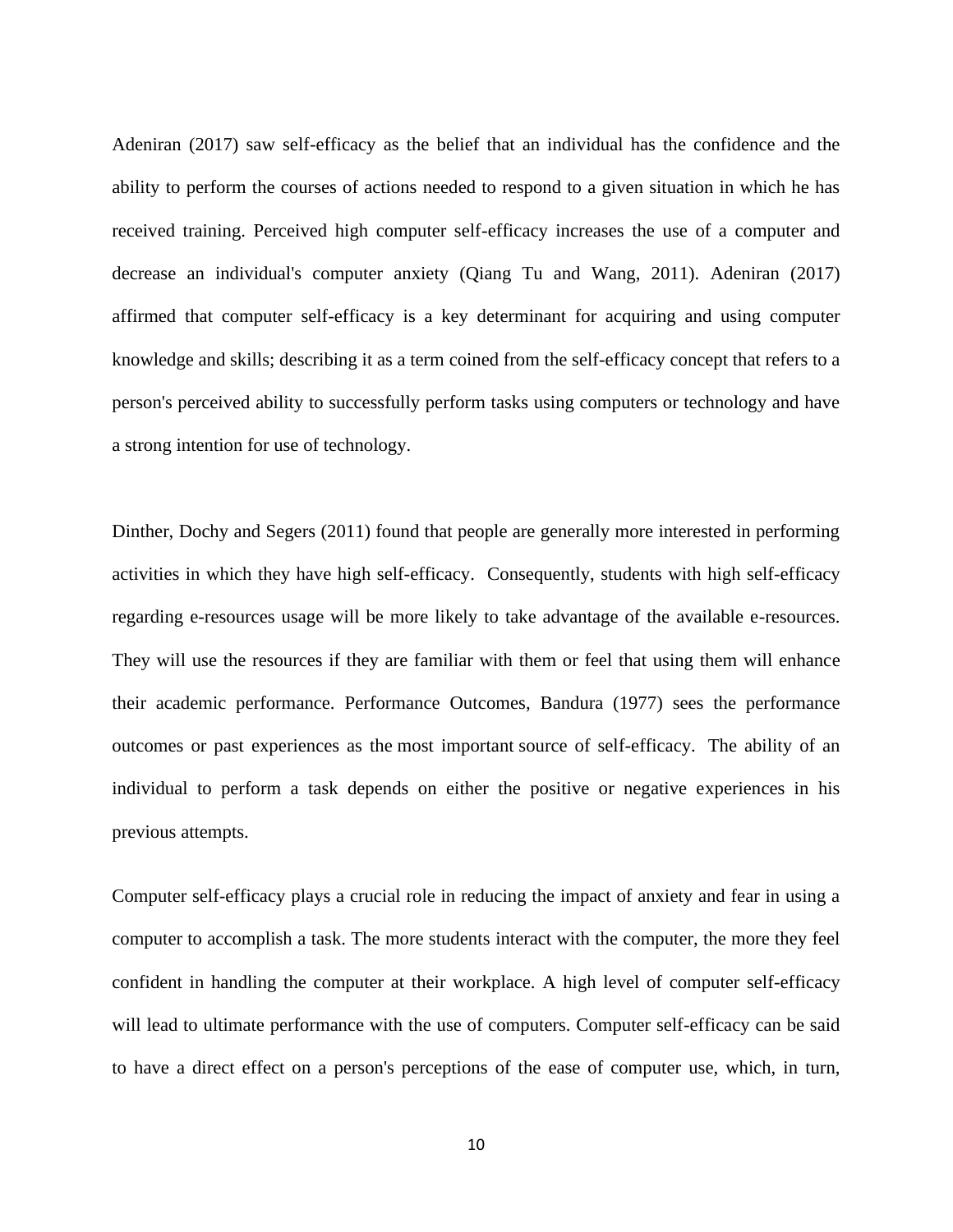affects the frequency and time of computer use. Students with higher levels of computer selfefficacy exhibit higher levels of aptitude and confidence when using a computer, and are therefore likely to find using a computer easier and more efficient than their counterparts (Hsia, Tu and Chung, 2012).

## **Research design**

This study adopted a survey research design that involved the collection of data using a selfconstructed and self-administered questionnaire. The design was considered appropriate because the study sought to investigate the influence of computer self-efficacy on the use of electronic information resources among Polytechnics Students in Ogun State, Nigeria. The population for this study comprises of three (3) polytechnics schools in Ogun State, Nigeria, which was made of students of Moshood Abiola Polytechnic, Federal Polytechnic Ilaro and All Over Polytechnic, Sango- Ota. A multi-stage sampling technique was used to select the sample size for the study. The first stage was the purposive selection of three (3) polytechnics based on the ownership status: Federal, State and Private. The second stage was the use of Krejcie and Morgan's table of a sample size to determine 370 respondents, and the last stage was simple random sampling techniques.

#### **Analysis of Research**

|  |  | Table 1: Demographic information of respondents |
|--|--|-------------------------------------------------|
|  |  |                                                 |

| <b>Gender</b> | <b>Frequency</b> | <b>Percentage</b> |
|---------------|------------------|-------------------|
| Male          | .85              | 52.1              |
| Female        | .70              | 47.9              |
| Total         | 355              | 100.              |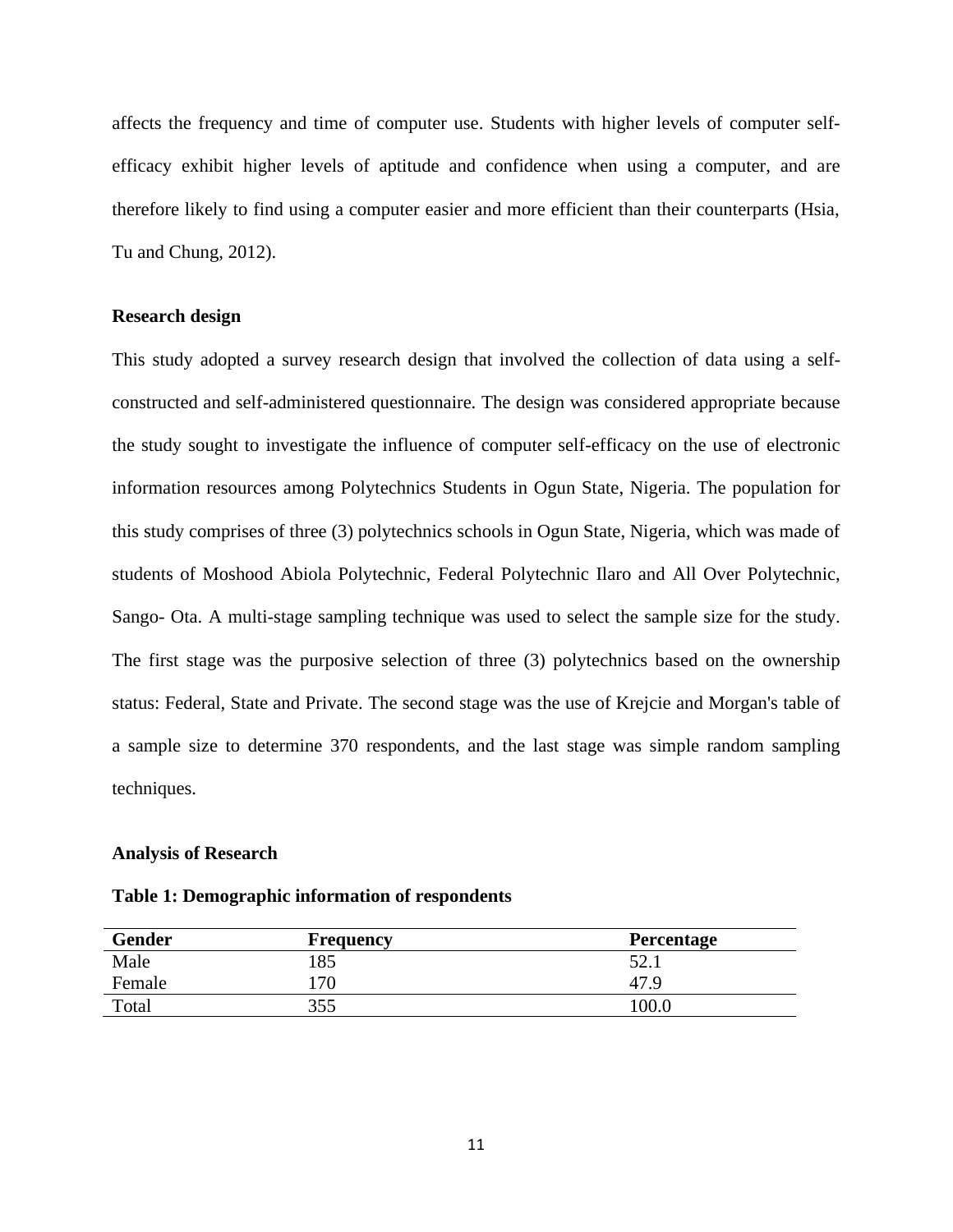## **Demographic characteristics of the respondents**

The demographic information of respondents for this study considering their gender, gender composition of respondents' shows that 185 (52.1%) students were male and their female counterparts were 170(47.9%). This indicates that there were more male participants than female participants in this study.

**Research objective one:** Types of electronic information resources available to the polytechnic respondents.

| s/n            | <b>Electronic information resources</b> | <b>Yes</b> | N <sub>0</sub> | <b>Mean</b> $(\bar{x})$ |
|----------------|-----------------------------------------|------------|----------------|-------------------------|
| $\mathbf{1}$   | Internet                                | 332        | 23             | 1.94                    |
|                |                                         | $(93.5\%)$ | $(6.5\%)$      |                         |
| $\overline{2}$ | YouTube                                 | 264        | 91             | 1.74                    |
|                |                                         | $(74.4\%)$ | $(25.6\%)$     |                         |
| 3              | Search engines                          | 255        | 100            | 1.72                    |
|                |                                         | $(71.8\%)$ | $(28.2\%)$     |                         |
| $\overline{4}$ | E-mail                                  | 249        | 106            | 1.70                    |
|                |                                         | $(70.1\%)$ | $(29.9\%)$     |                         |
| 5              | Online reference work                   | 242        | 113            | 1.68                    |
|                |                                         | $(68.2\%)$ | $(31.8\%)$     |                         |
| 6              | Electronic magazine                     | 237        | 118            | 1.67                    |
|                |                                         | $(66.8\%)$ | $(33.2\%)$     |                         |
| $\overline{7}$ | E-books                                 | 229        | 126            | 1.65                    |
|                |                                         | $(64.5\%)$ | $(35.5\%)$     |                         |
| 8              | E-past question papers                  | 228        | 127            | 1.64                    |
|                |                                         | $(64.2\%)$ | $(35.8\%)$     |                         |
| 9              | <b>CD-ROM</b>                           | 224        | 131            | 1.63                    |
|                |                                         | $(63.1\%)$ | $(36.9\%)$     |                         |
| 10             | Online databases (AGORA, JSTOR,         | 214        | 141            | 1.60                    |
|                | HINARI, EBSCOHOST, etc.)                | $(60.3\%)$ | $(39.7\%)$     |                         |
| 11             | E-journals                              | 200        | 155            | 1.56                    |
|                |                                         | $(56.3\%)$ | $(43.7\%)$     |                         |
| 12             | <b>OPAC</b>                             | 176        | 179            | 1.50                    |
|                |                                         | $(49.6\%)$ | $(50.4\%)$     |                         |
|                | Weighted Mean $= 1.67$                  |            |                |                         |

The result, represented in Table 2, shows that the Internet ( $\bar{x}$  = 1.94) was the major electronic information resource available to students in the selected polytechnic, followed by YouTube ( $\bar{x}$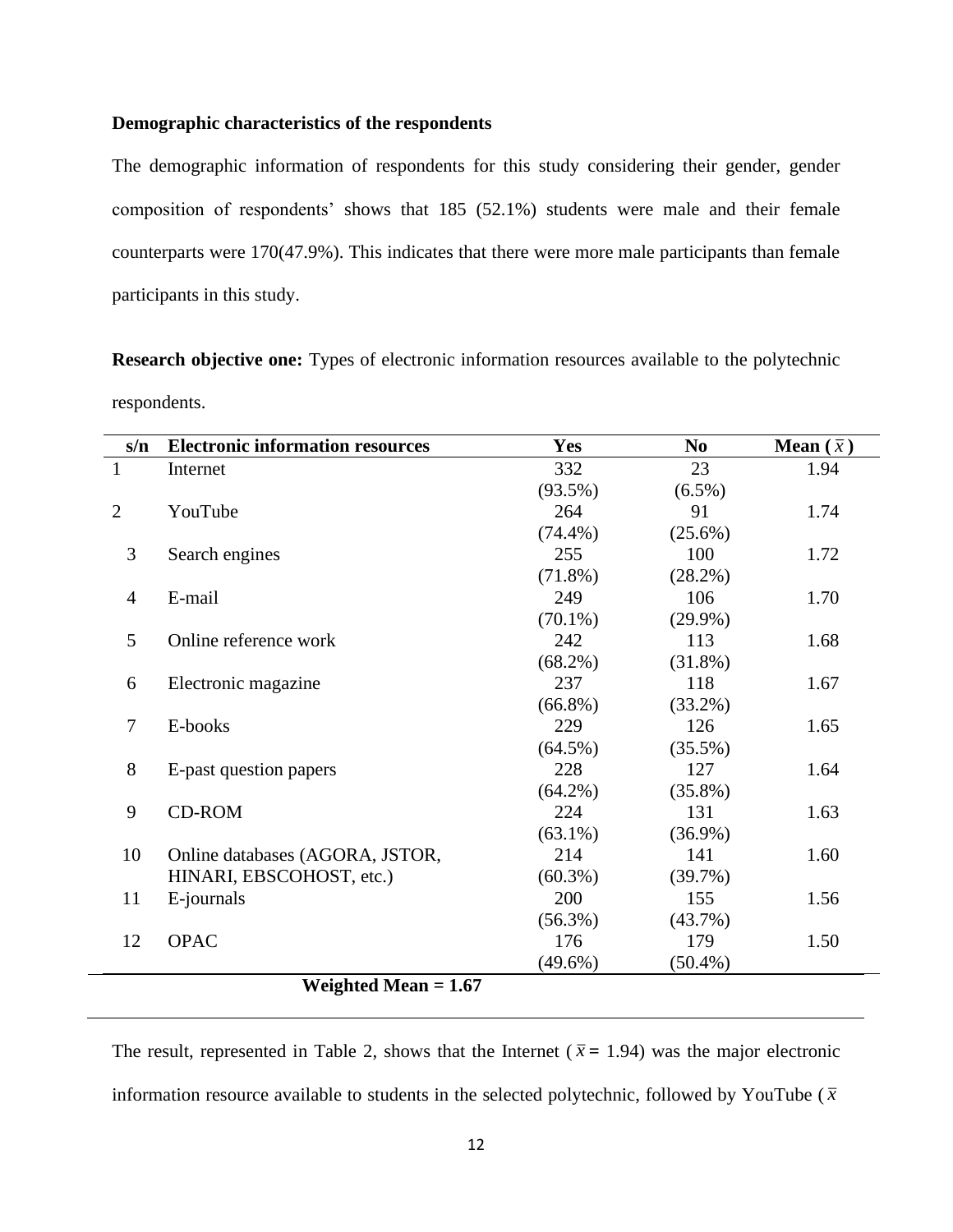$= 1.74$ ), Search engines ( $\bar{x} = 1.72$ ), and E-mail (  $\bar{x}$  = 1.70). OPAC ( $\bar{x}$  = 1.50) was the least item indicated by the respondents.

The inference drawn from this finding was that the types of electronic information resources available to the polytechnic respondents were: internet, YouTube, search engines, e-mail, online reference work, electronic magazine, e-books, e-past question papers, CD-ROM, online databases, e-journals and OPAC. The finding from the focus group discussion also reveals that electronic information resources such as the Internet, CD-ROM, e-journals, emails, online databases, etc were available at the selected polytechnics.

The finding is consistent with the result of Egberongbe (2011) who reported that several electronic information resources initiatives have been put in place to assist in the development, training and use of electronic information resources in several academic institutions. The study also substantiated Ajayi et al, (2014) who established that the emergence of electronic information resources has tremendously transformed information-handling and management in Nigeria academic environments, and institution libraries in particular.

The result shows that the internet and e-books were the commonly used electronic resources in the polytechnic. This aligns with the findings of Adeleke and Emehara (2016) who reported that dependence, coupled with easy access to technology. This also supports the findings of Dongardive (2015) that students of tertiary institutions showed that they looked for the fastest way that would lead to satisfactory results when conduct research by going for electronic information resources first.

**Research objective two:** Determine the influence of computer self-efficacy on the use of electronic information resources among polytechnics students in Ogun State;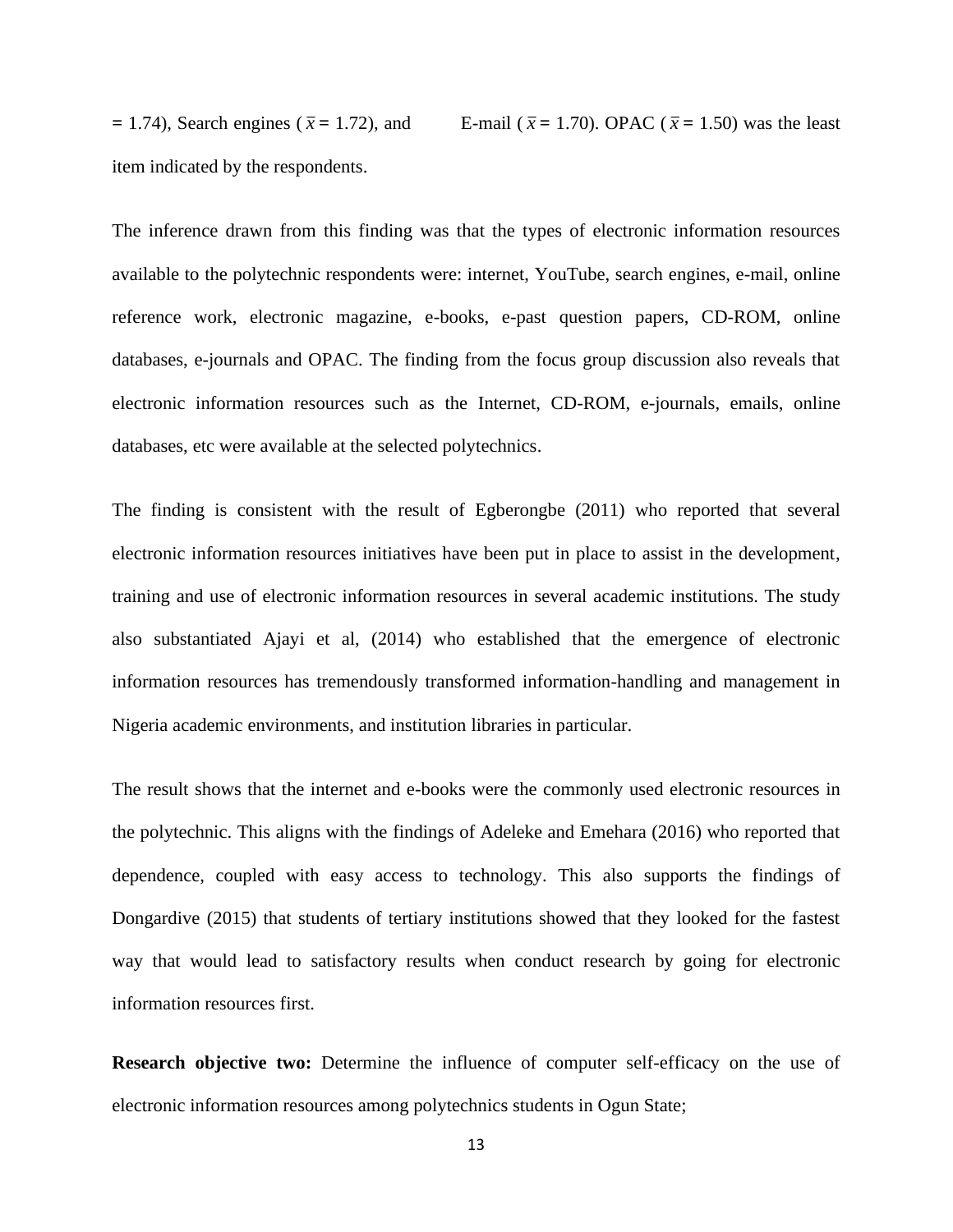| s/n            | <b>Computer self-efficacy</b>                           | <b>Very</b> | <b>High</b> | Low   | <b>Very</b> | $\overline{x}$ | S.D  |
|----------------|---------------------------------------------------------|-------------|-------------|-------|-------------|----------------|------|
|                |                                                         | High        |             |       | low         |                |      |
| $\mathbf{1}$   | I am confident making selections                        | 183         | 84          | 37    | 51          | 3.12           | 1.08 |
|                | from a screen menu                                      | 51.5%       | 23.7%       | 10.4% | 14.4%       |                |      |
| $\overline{2}$ | I am confident at adding and                            | 166         | 109         | 28    | 52          | 3.10           | 1.06 |
|                | deleting information from a data                        | 46.8%       | 30.7%       | 7.9%  | 14.6%       |                |      |
|                | file                                                    |             |             |       |             |                |      |
| 3              | I am confident at entering and                          | 164         | 114         | 56    | 21          | 3.09           | 1.07 |
|                | saving data into a file                                 | 46.2%       | 32.1%       | 15.8% | 5.9%        |                |      |
| $\overline{4}$ | using<br>am confident<br>$\bf{I}$<br>at<br><sub>a</sub> | 165         | 97          | 41    | 52          | 3.06           | 1.08 |
|                | computer mouse                                          | 46.5%       | 27.3%       | 11.5% | 14.6%       |                |      |
| 5              | Ι<br>the<br>can<br>use<br>computer                      | 166         | 102         | 29    | 58          | 3.06           | 1.10 |
|                | efficiently                                             | 46.8%       | 28.7%       | 8.2%  | 16.3%       |                |      |
| 6              | I am confident at copying an                            | 196         | 63          | 82    | 14          | 3.05           | 1.23 |
|                | individual file                                         | 55.2%       | 17.7%       | 23.1% | 3.9%        |                |      |
| 7              | I can organize and manage files                         | 145         | 120         | 33    | 57          | 2.99           | 1.07 |
|                | with a computer                                         | 40.8%       | 33.8%       | 9.3%  | 16.1%       |                |      |
| 8              | I am confident at writing a letter                      | 162         | 92          | 31    | 70          | 2.97           | 1.15 |
|                | or essay using a computer                               | 45.6%       | 25.9%       | 8.7%  | 19.7%       |                |      |
| 9              | I am competent at deleting files                        | 128         | 123         | 56    | 48          | 2.93           | 1.03 |
|                | when they are no longer needed                          | 36.1%       | 34.6%       | 15.8% | 13.5%       |                |      |
| 10             | I understand the terminology of                         | 136         | 110         | 52    | 57          | 2.92           | 1.08 |
|                | computer software                                       | 38.3%       | 31.0%       | 14.6% | 16.1%       |                |      |
| 11             | I am confident at organizing data                       | 122         | 137         | 40    | 56          | 2.92           | 1.04 |
|                | with computer                                           | 34.4%       | 38.6%       | 11.3% | 15.8%       |                |      |
| 12             | know<br>the<br>functions<br>of<br>$\mathbf{I}$          | 129         | 125         | 42    | 59          | 2.91           | 1.06 |
|                | computer hardware                                       | 36.3%       | 35.2%       | 11.8% | 16.6%       |                |      |
| 13             | I am confident at using a printer                       | 143         | 95          | 56    | 61          | 2.90           | 1.11 |
|                | to make a "hardcopy' of my                              | 40.3%       | 26.8%       | 15.8% | 17.2%       |                |      |
|                | work                                                    |             |             |       |             |                |      |
| 14             | I understand the data processing:                       | 139         | 109         | 40    | 67          | 2.90           | 1.11 |
|                | input, processing and output                            | 39.2%       | 30.7%       | 11.3% | 18.9%       |                |      |
|                | stages                                                  |             |             |       |             |                |      |
| 15             | I am competent about computes                           | 122         | 133         | 43    | 57          | 2.90           | 1.05 |
|                |                                                         | 34.4%       | 37.5%       | 12.1% | 16.1%       |                |      |
| 16             | I am confident at understanding                         | 109         | 153         | 41    | 52          | 2.90           | 1.00 |
|                | terms/words<br>relating<br>to                           | 30.7%       | 43.1%       | 11.5% | 14.6%       |                |      |
|                | computer hardware                                       |             |             |       |             |                |      |
| 17             | I consider myself to be a skilled                       | 141         | 98          | 52    | 64          | 2.89           | 1.12 |
|                | computer user                                           | 39.7%       | 27.6%       | 14.6% | 18.0%       |                |      |
| 18             | I know what to do when I meet a                         | 127         | 117         | 49    | 62          | 2.87           | 1.09 |
|                | new thing while working with                            | 35.8%       | 33.0%       | 13.8% | 17.5%       |                |      |
|                | computers                                               |             |             |       |             |                |      |
| 19             | I am confident at handling a                            | 123         | 121         | 51    | 60          | 2.86           | 1.07 |
|                | flash drive correctly                                   | 34.6%       | 34.1%       | 14.4% | 16.9%       |                |      |

## **Computer Self-efficacy of students to use of electronic information resources**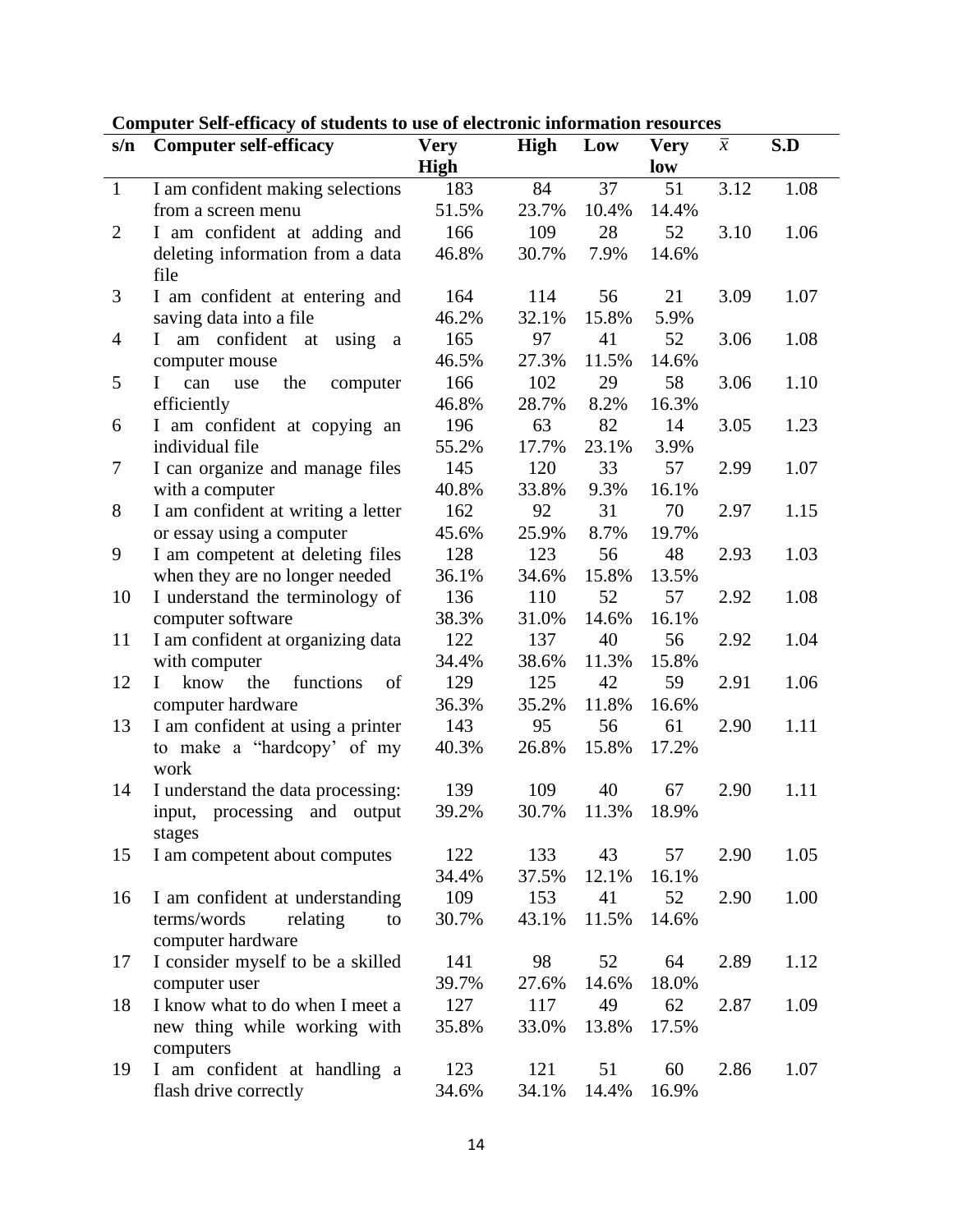| 20 | competent<br>at<br>am                   | 141   | 96    | 44    | 74    | 2.86 | 1.16 |  |
|----|-----------------------------------------|-------|-------|-------|-------|------|------|--|
|    | troubleshooting<br>computer<br>problems | 39.7% | 27.0% | 12.4% | 20.8% |      |      |  |
| 21 | I am competent when computers           | 129   | 106   | 53    | 67    | 2.84 | 1.12 |  |
|    | are concerned                           | 36.3% | 29.9% | 14.9% | 18.9% |      |      |  |
| 22 | I am confident at writing simple        | 131   | 94    | 65    | 65    | 2.82 | 1.12 |  |
|    | computer programs                       | 36.9% | 26.5% | 18.3% | 18.3% |      |      |  |
| 23 | am familiar with<br>computer            | 124   | 113   | 38    | 80    | 2.79 | 1.15 |  |
|    | software packages                       | 34.9% | 31.8% | 10.7% | 22.5% |      |      |  |
|    | <b>Weighted Mean = 2.94</b>             |       |       |       |       |      |      |  |
|    |                                         |       |       |       |       |      |      |  |

**Key**: VH= Very High, H=High, L=Low, VL=Very Low

The results presented in Table 3 reveals that the students had high self-confidence in making selections from a screen menu ( $\bar{x}$ =3.12), we're confident at adding and deleting information from a data file ( $\bar{x}$  =3.10), and having the confidence to enter and save data into a file ( $\bar{x}$  =3.09). Familiarity with computer software packages ( $\bar{x}$ =2.79) was the least item indicated by the respondents as their computer self-efficacy.

Using the weighted mean of 2.94 as the benchmark, it was revealed that students' level of selfconfidence in making selections from a screen menu, confidence at adding and deleting information from a data file and having the confidence to enter and save data into a file, confident at using a computer mouse, using computer efficiently, confident at copying an individual file, able to organize and manage files with computer and confidence at writing a letter or essay using a computer were adequate in selected polytechnics in Ogun State. This was because these were the items that ranked above the weighted mean of 2.94. The findings from the focus group discussion on how proficient the students were in the use of the computer to access electronic information resources to enhance their study showed that all the groups agreed that they were proficient in the use of the computer.

This finding is in agreement with Thanuskodi (2012) observation that there is a general and common perception of students in institutions, having more computer literacy than was the case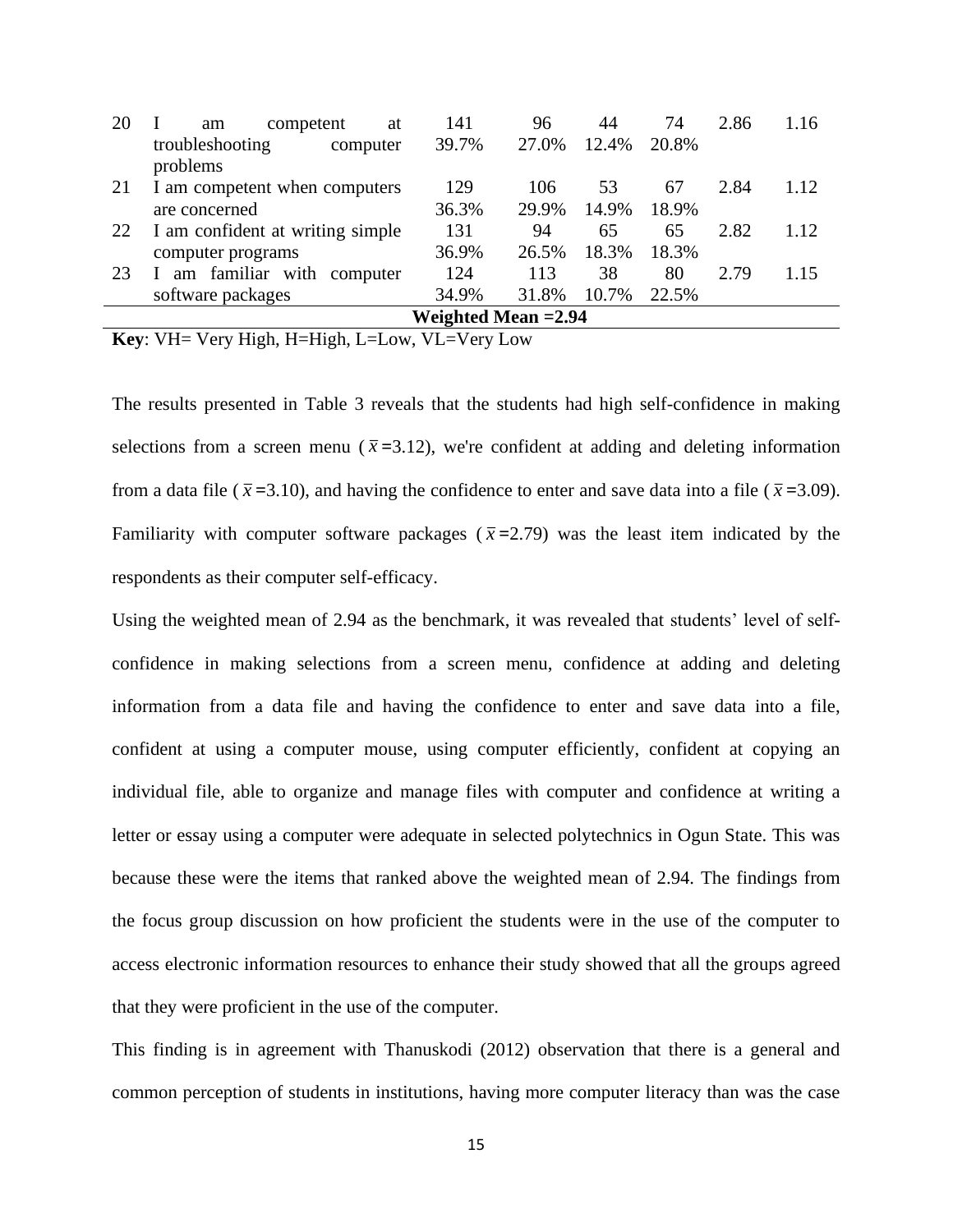seven or eight years ago. This is connected with the fact that more students are exposed to the use of computers and related devices now than before. Most students at present are technologically savvy as a result of the advancements in the world of Information and Communication Technology. Abubakar and Adetinmirin (2015) lend credence to this that students are being exposed to a digital environment at younger ages than in the past with some owning computers at home and in school. In other words, a majority of graduate students could be said to be used to the rapid change in technology because of early exposure to computers at both school and home.

**Research objective three:** Identify the challenges encounters in the use of library electronic information resources among polytechnics Students in Ogun State;

| s/n          | Challenges to the use of library e- SA |       | A     | D     | <b>SD</b> | $\overline{x}$ | S.D  |  |  |
|--------------|----------------------------------------|-------|-------|-------|-----------|----------------|------|--|--|
|              | resources                              |       |       |       |           |                |      |  |  |
| $\mathbf{1}$ | Inadequate computer facilities to      | 206   | 77    | 19    | 53        | 3.23           | 1.08 |  |  |
|              | access information                     | 58.0% | 21.7% | 5.4%  | 14.9%     |                |      |  |  |
| 2            | Information overload                   | 133   | 141   | 36    | 45        | 3.02           | 0.99 |  |  |
|              |                                        | 37.5% | 39.7% | 10.1% | 12.7%     |                |      |  |  |
| 3            | Poor internet access                   | 131   | 110   | 51    | 63        | 2.87           | 1.10 |  |  |
|              |                                        | 36.9% | 31.0% | 14.4% | 17.7%     |                |      |  |  |
| 4            | Inadequate/lack of skills in<br>the    | 120   | 123   | 47    | 65        | 2.84           | 1.09 |  |  |
|              | search for needed information          | 33.8% | 34.6% | 13.2% | 18.3%     |                |      |  |  |
| 5            | Lack of awareness                      | 132   | 96    | 56    | 71        | 2.81           | 1.14 |  |  |
|              |                                        | 37.2% | 27.0% | 15.8% | 20.0%     |                |      |  |  |
| 6            | Poor infrastructure                    | 125   | 100   | 60    | 70        | 2.79           | 1.12 |  |  |
|              |                                        | 35.2% | 28.2% | 16.9% | 19.7%     |                |      |  |  |
| $\tau$       | Incessant power supply                 | 118   | 108   | 61    | 68        | 2.78           | 1.11 |  |  |
|              |                                        | 33.2% | 30.4% | 17.2% | 19.2%     |                |      |  |  |
| 8            | Inaccessibility to some electronic     | 111   | 128   | 40    | 76        | 2.77           | 1.11 |  |  |
|              | resources                              | 31.3% | 36.1% | 11.3% | 21.4%     |                |      |  |  |
| 9            | Difficulty in locating relevant e-     | 112   | 109   | 69    | 65        | 2.75           | 1.08 |  |  |
|              | resources                              | 31.5% | 30.7% | 19.4% | 18.3%     |                |      |  |  |
| 10           | Incomplete<br>and<br>inaccurate        | 109   | 115   | 56    | 75        | 2.73           | 1.11 |  |  |
|              | information in the library             | 30.7% | 32.4% | 15.8% | 21.1%     |                |      |  |  |
| 11           | Lack of assistance from library        | 122   | 96    | 51    | 86        | 2.72           | 1.17 |  |  |
|              | personnel                              | 34.4% | 27.0% | 14.4% | 24.2%     |                |      |  |  |
|              | Weighted Mean $=2.85$                  |       |       |       |           |                |      |  |  |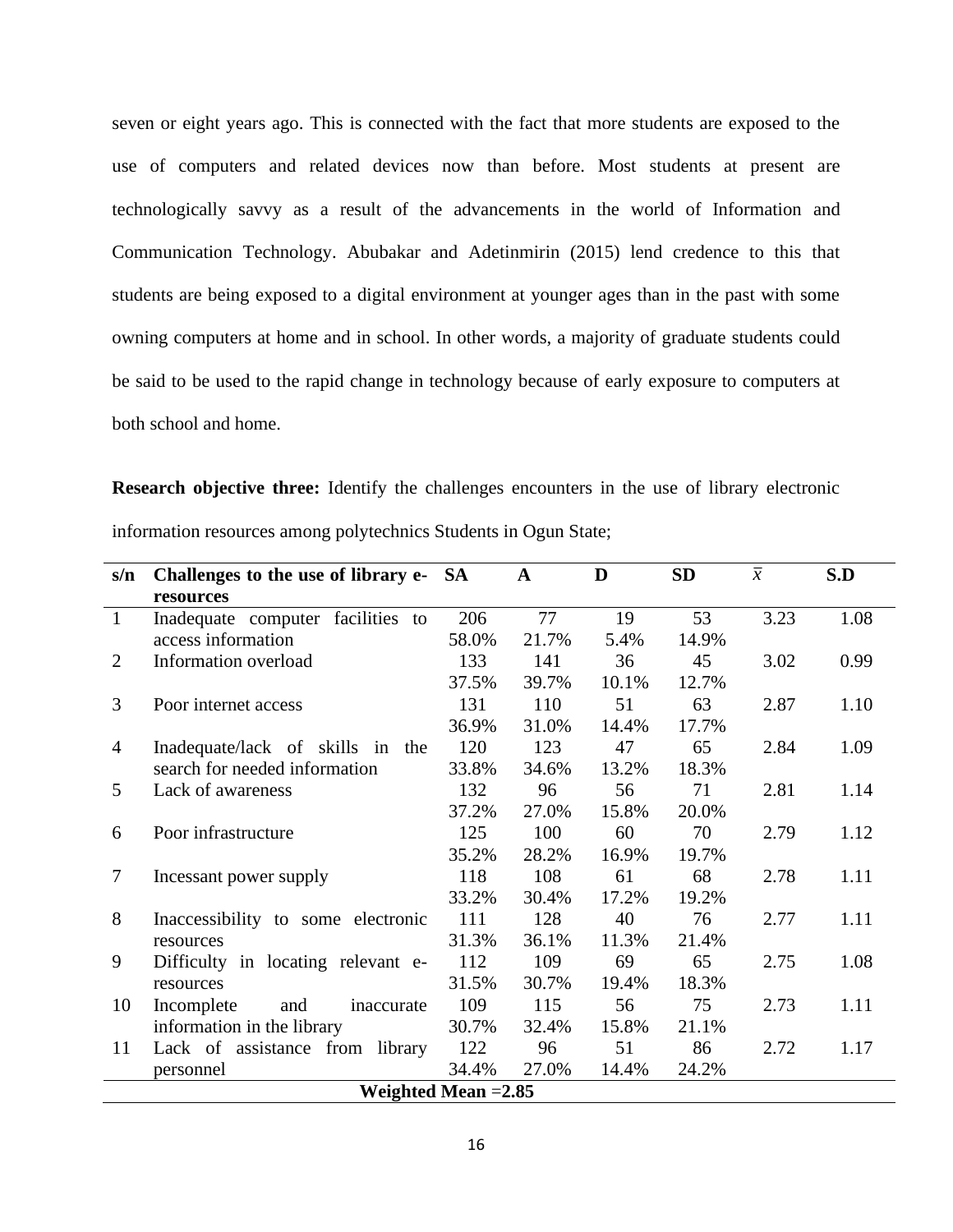## **Key:** SD= Strongly Disagree, D= Disagree, A= Agree, SA= Strongly Agree

Table 4 shows that the surveyed students' usage of electronic information resources is constrained by "Inadequate computer facilities to access information" ( $\bar{x}$ =3.23), "Information" overload" ( $\bar{x}$ =3.02), "Poor internet access" ( $\bar{x}$ =2.87) and "Lack of assistance from library personnel"  $(\bar{x} = 2.72)$ .

It could be deduced from the above expression that; inadequate computer facilities, information overload, and poor internet access were the main constraint to the use of library electronic resources in the study. The finding from the focus group discussion on the challenges militating against the use of electronic information resources showed poor infrastructural facilities, information overload and poor internet access as the major challenges.

These findings are in agreement with Mamman (2015), Ugwu and Orsu (2017) and Ugwu and Onyegiri (2012). The indication that electronic information resources are challenged by lack of ICT infrastructure, lack of browsing skills, and lack of time for browsing and for training to acquire skills, financial constraints and lack of information about how to use electronic resources.

## **Conclusion**

Electronic resources utilisation in the contemporary world of the exponential development of knowledge has been highly enhanced through the advancement in information and communication technology in recent years. The study concluded that students will utilize the electronic information resources if they have the necessary computer self-efficacy. The study also concluded based on the findings that the most available electronic information resources are the internet, YouTube, search engines, e-mail and online reference work. There was a high extent of student's computer self-efficacy in the use of electronic information resources. It showed that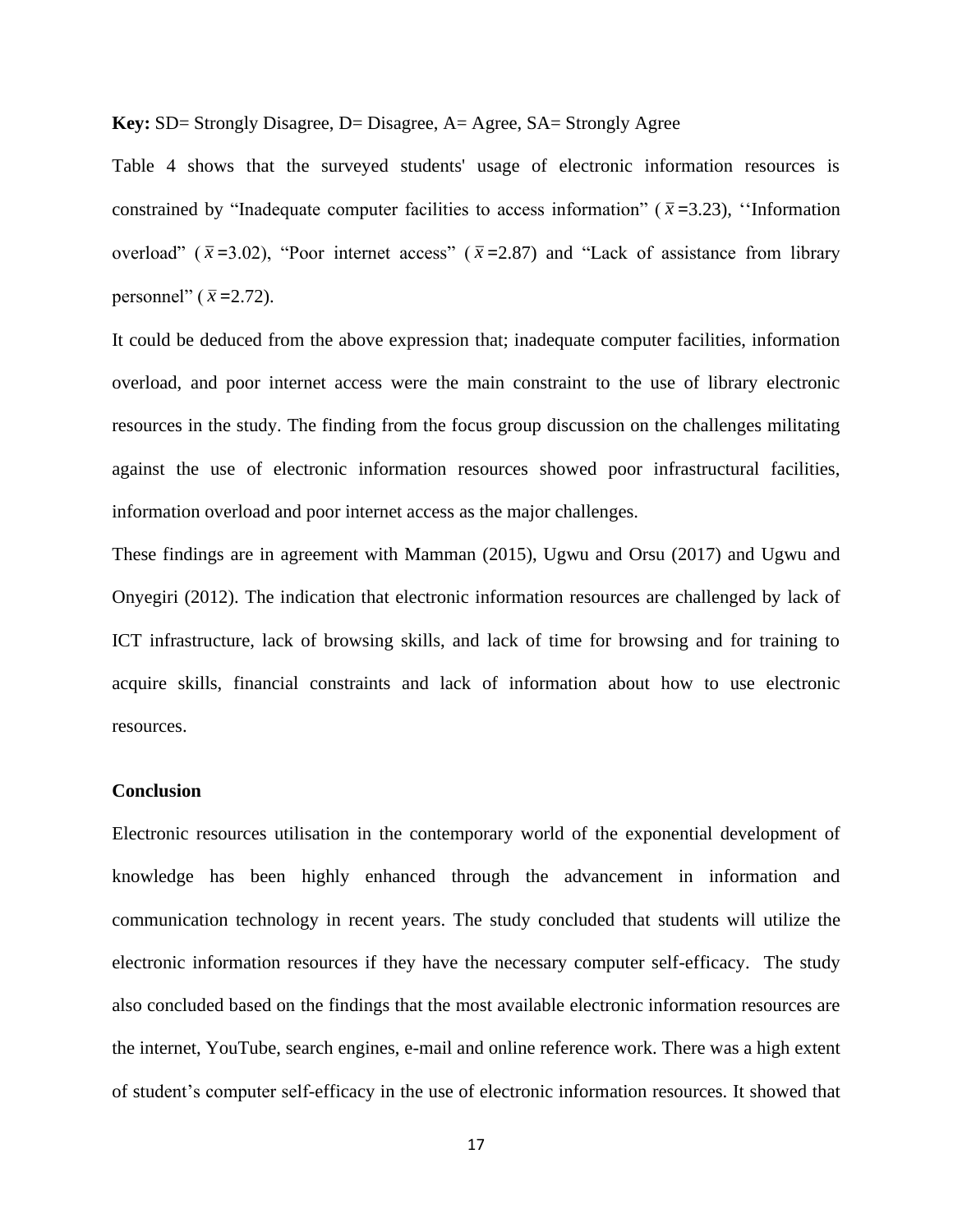individuals' level of computer self-efficacy is a significant determinant of their degree of electronic resource use.

## **Recommendations**

- 1. The management of polytechnic should ensure that electronic information resources with adequate information and communication technology tools are subscribed to regularly as this will encourage students to constantly engage in electronic resources used to improve their academic performance.
- 2. There is a need for the appreciable level of power supply, improved infrastructure, adequate computer facilities, improved Internet facilities among others for users' to be satisfied.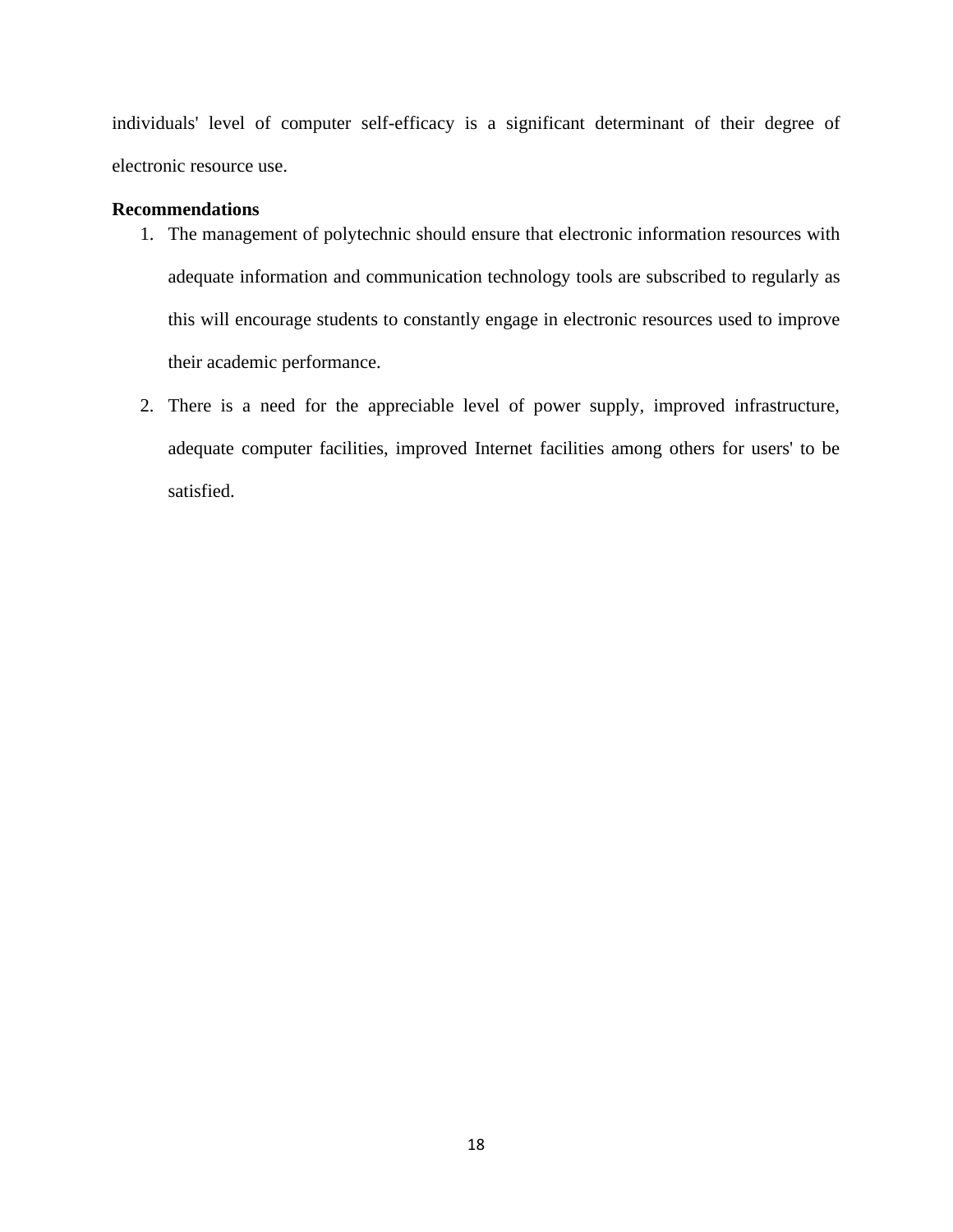#### **References**

- Abdulsalami, L. T., Okezie, Q. L. and Agbo, A. D. 2013. The Role of the Library in the Promotion of Knowledge Societies in Nigeria. *Advances in Applied Science Research, 4(1), 58-70.*
- Adeleke, D, S. and Nwalo, K. I. N. 2017. Availability, Use and Constraints to Use of Electronic Information Resources by Postgraduate Students at the University of Ibadan. *International Journal of Knowledge Content Development and Technology, 7(4), 51-69.*
- Adeleke, D. S. and Emeahara, E. N. 2016. Relationship between Information Literacy and Use Of Electronic Information Resources by Postgraduate Students of the University of Ibadan. *Library Philosophy and Practice (E-Journal), 1381.*
- Adeniran, A P. 2017. . Information Literacy Skills, Computer Self-Efficacy and E-Resources Use by Postgraduate Students in Private University Libraries in South-West, Nigeria. Ilishan-Remo, Ogun State. Unpulished Phd (Information Resources Management) Thesis.
- Adeyoyin, S.O, Idowu, T. A. and Sowole, A. O. 2016. Awareness, Access, and Use of Electronic Information Resources Among the Seminarians in Nigeria. *Journal of Religious and Theological Information, 15(1-2),3-8.*
- Agbatogun, A. O. and Banjo, B. 2010. Computer Efficacy, Use, and Phobia: Contribution to Nigerian Undergraduates' Academic Performance in a Computer Graphics Course*. The Pacific Journal of Science and* Technology*, 11(1). [http://www.akamaiuniversity.us/PJST.htm.](http://www.akamaiuniversity.us/PJST.htm)*
- Ajayi, S. A., Shorunke, O. A. and Aboyade, M. A. 2014. The Influence of Electronic Resources use on Students' Reading Culture in Nigeria Universities: A Case Study of Adeleke University Ede, Osun State. *Library Philosophy and Practice (E-Journal).*Available At [Http://Unllib.Unl.Edu/LLP/](http://unllib.unl.edu/LLP/) Accessed 21<sup>st</sup> October 2015.
- Ajegbomogun F.O. and Fagbola O.O. 2015. Electronic Resources Access and Usage for Scholarly Research Work by Postgraduate Students at Federal University of Agriculture, Abeokuta 5(5), 1-12.
- Akinola, A.O., Shorunke, O.A., Ayayi, S. A., Odefadehan, O.O. and Ibikunle, F.L. 2018. Awareness and Use of Electronic Databases by Postgraduates in the University of Ibadan. *Library Philosophy and Practice (e-journal).*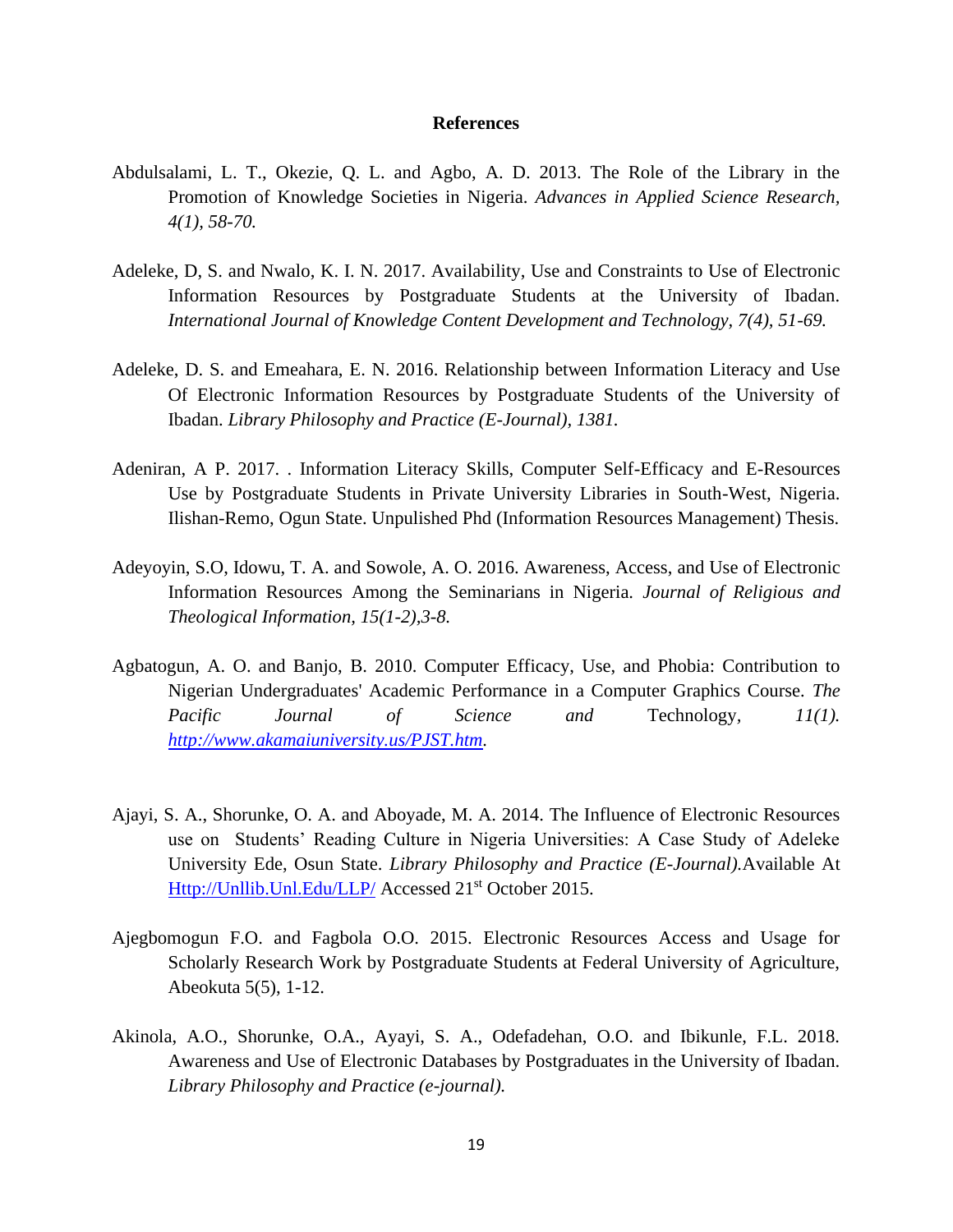- Akpan, I. F. 2018. Computer Anxiety, Computer Self-Efficacy and Attitude Towards Internet Among Secondary School Students in Akwa Ibom State, Nigeria. *American Journal of Educational Research, 6 (11), 1455-1459.*
- Akpojotor, L. O. 2016. Awareness and Usage of Electronic Information Resources Among Postgraduate Students of Library and Information Science in Southern Nigeria. *Library Philosophy and Practice (E-Journal), 1408.* [Http://Digitalcommons.Unl.Edu/Libphilprac/1408](http://digitalcommons.unl.edu/libphilprac/1408)
- Aktag, I. 2015. Computer Self-Efficacy, Computer Anxiety, Performance and Personal Outcomes of Turkish Physical Education Teachers. *Journal of Educational Research and Reviews, 10(3), 328-337.*
- Alahakoon, C. N. K. 2016. Impact of Computer Self-Efficacy and Computer Anxiety: A Practical Indicator of Dental Students' Computer Competency in Sri Lanka. *Journal of the University Librarians' Association of Sri Lanka, 19(2), 15.*
- Alenzi, A.R., Karim, Abdul M.A. and Veloo, A. 2010. An Empirical Investigation into the Role of Enjoyment, Computer Anxiety, Computer Self-Efficacy, and Internet Experience in Influencing the Student's Intention to Use E-Learning: A Case Study from Saudi Arabian Governmental Universities. *The Turkish Online Journal of Educational Technology. 9(4), 22-34.*
- Alison, A. K. 2007. The Effect of Information Literacy on the Utilization of Electronic Information Resources in Selected Academic and Research Institutions in Uganda. T*he Electronic Library*,25 (3), 328 – 341. *Available At [Http://Dx.Doi.Org/10.1108/02640470710754832](http://dx.doi.org/10.1108/02640470710754832)*.
- Alison, K. A., Kiyingi, G. W. and Baziraake, B. B. 2012. Factors Affecting Utilization of Electronic Health Information Resources in Universities in Uganda*. Annals of Library and Information Studies 59:90-96.*
- Ambika, M. and Kannan, K. 2016. Information Use Pattern by Research Scholars in Electronic Environment: A Study at Select University in Tamil Nadu. *Journal of Advances in Library and Information Science, 53(1):43-48.*
- Ankrah, E. and Acheampong, E. K. 2017. Students' Use of Electronic Resources in University of Professional Studies, Accra, Ghana. Journal *of Information Science, System and Technology, 1(2), 11-26.*
- Bandura, A. 1977. Self-Efficacy: Toward A Unifying Theory of Behavioral Change. *Psychological Review.* 84 (2), 191-215.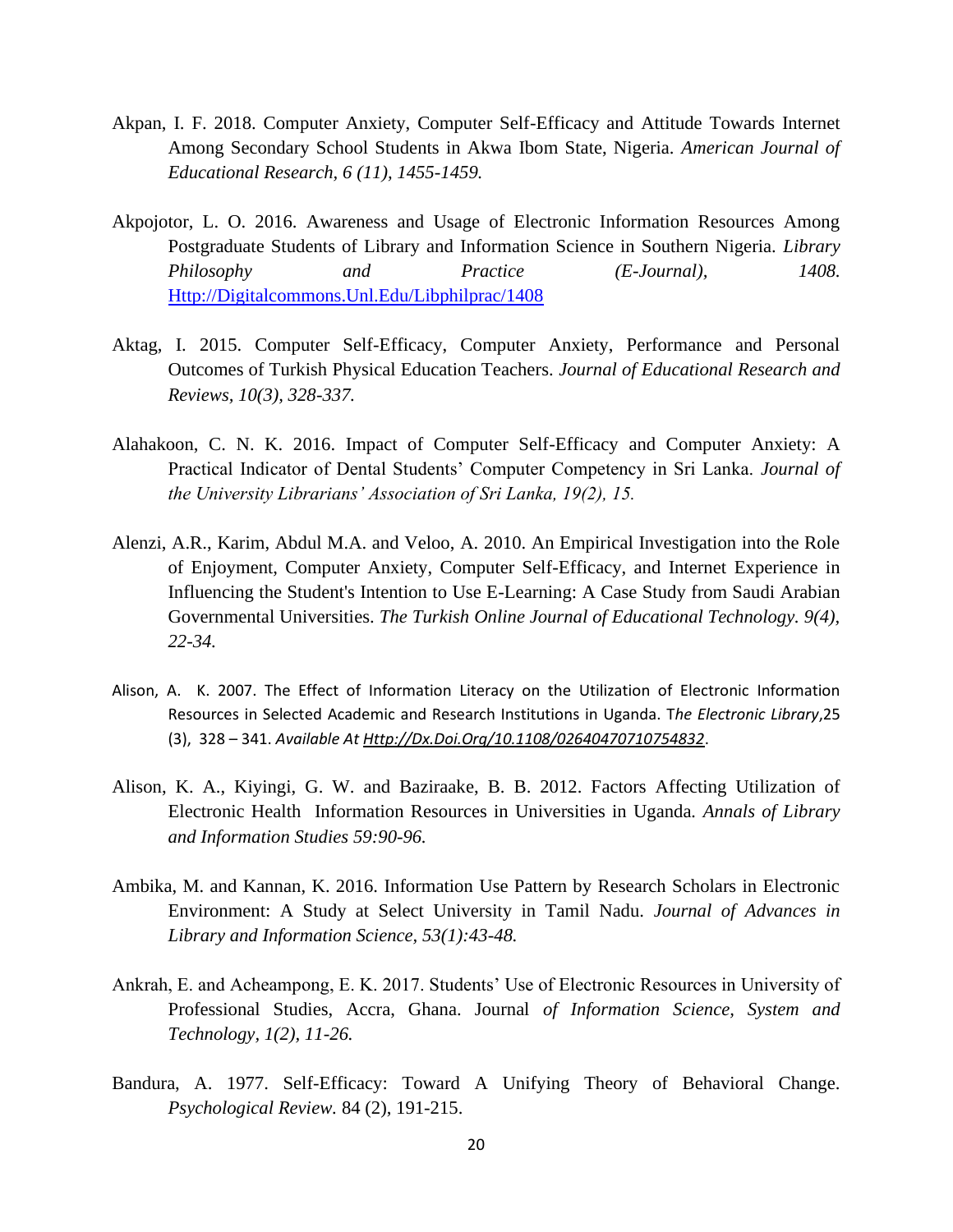- Bandura, A. 1994. Self-Efficacy in V. S. Ramachaudran (Ed.), Encyclopedia of Human Behavior, 4, 71-81. New York: Academic Press.
- Bandura, A. 1997. Self-Efficacy: The Exercise of Control. New York: W. H. Freeman & Company.
- Bandura, A. 2006. Guide For Constructing Self-Efficacy Scales. In F. Pajares & T. Urdan (Eds.), Adolescence and Education, 4: Self-Efficacy Beliefs of Adolescents. Greenwich, CT: Information Age Publishing.
- Bashorun, M., Issa, A. and Adisa, M. Y. 2011. User Perception of Electronic Resources in the University of Ilorin, *Journal of Emerging Trends in Computing and Information Sciences,* 2(11):554-562.
- Dongardive. P. 2015. Use of Electronic Information Resources at College of Dry Land Agriculture and Natural Resources, Makelle University, Ethiopia. *International Journal of Library and Information Science, 7(3), 55-68.*
- Edem, N. B. and Egbe, N. 2016. Availability and Utilization of Electronic Resources by Postgraduate Students in a Nigerian University Library. A Case Study of the University of Calabar, Nigeria. *Information and Knowledge Management, 6(2), 60-70.* Available at <https://www.iiste.org/Journals/index.php/IKM/article/viewFile/28714/29476> retrieved 17th November 2018.
- Haliso, Y. 2017. Awareness, Use and Users' Satisfaction with Library Electronic Resources by Undergraduates of National Open University of Nigeria, Lagos Study Centre.
- Hsiao, H, C., Tu, Y. and Chung, H. 2012. Perceived Social Supports, Computer Self-Efficacy and Computer Use among High School. *The Turkish Online Journal of Educational Technology, 11(2).*
- Igbo, H. U. and Imo, N, T. 2017. Electronic Information Resource Sharing among University Libraries in Southern Nigeria: Opportunities and Challenges. *African Journal of Library, Archives and Information Science, 27(1), 77-91.*
- Khoza, S and Naiker, V. 2015. Students' Self-efficacy in Technology as an Inclusive Subject to their University Degree: A Case of Education Student in a Johannesburg University.
- Odede, I. S. 2018. Information Literacy Self-Efficacy in the Use of Electronic Information Resources by Library and Information Science Postgraduate Students in South-South